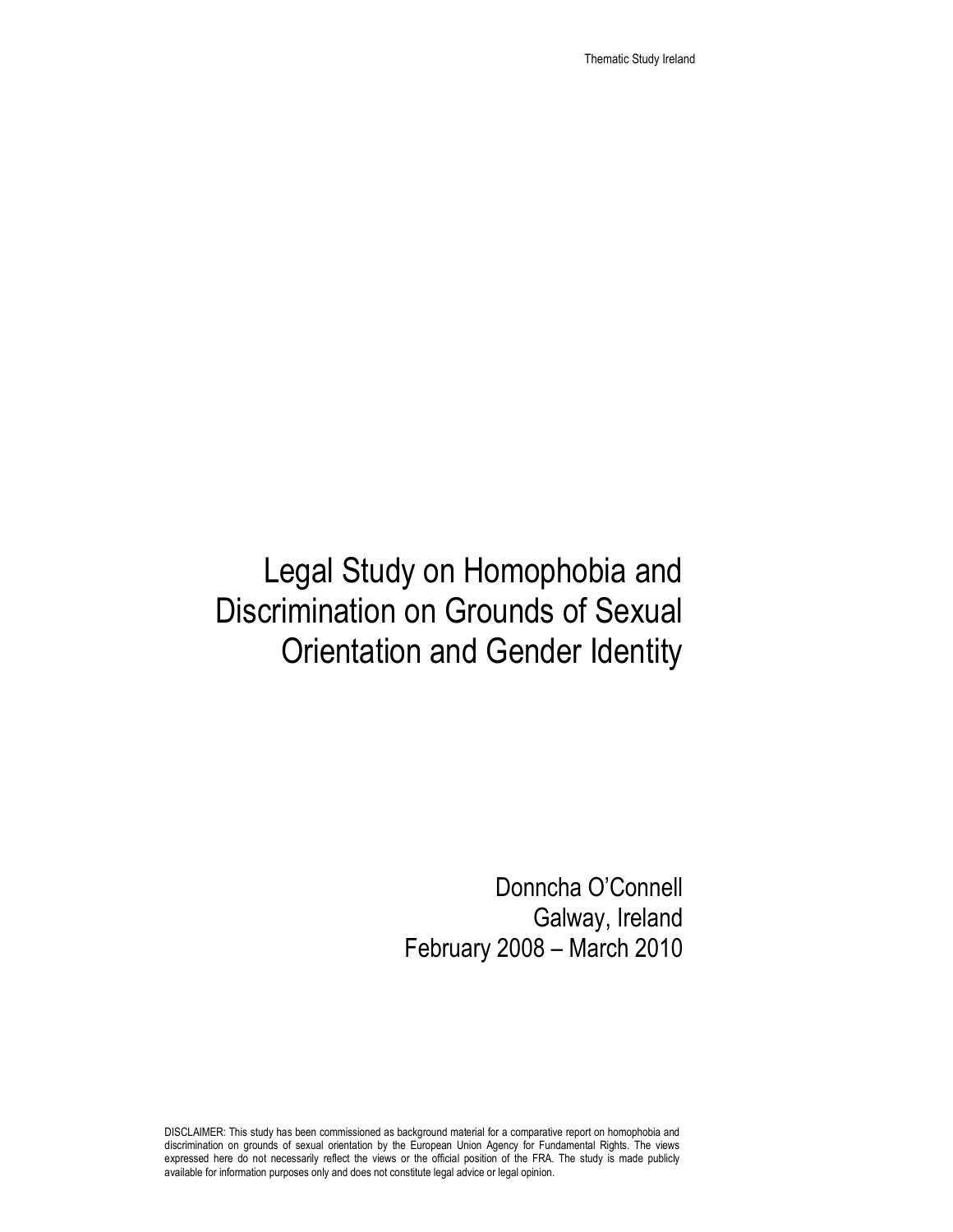# Contents

| А.           | IMPLEMENTATION OF EMPLOYMENT DIRECTIVE 2000/78/EC6 |  |  |  |  |  |
|--------------|----------------------------------------------------|--|--|--|--|--|
| <b>B.</b>    |                                                    |  |  |  |  |  |
| C.           |                                                    |  |  |  |  |  |
|              |                                                    |  |  |  |  |  |
| $E_{\rm{r}}$ |                                                    |  |  |  |  |  |
|              |                                                    |  |  |  |  |  |
| G.           |                                                    |  |  |  |  |  |
|              |                                                    |  |  |  |  |  |
|              |                                                    |  |  |  |  |  |
|              |                                                    |  |  |  |  |  |
|              |                                                    |  |  |  |  |  |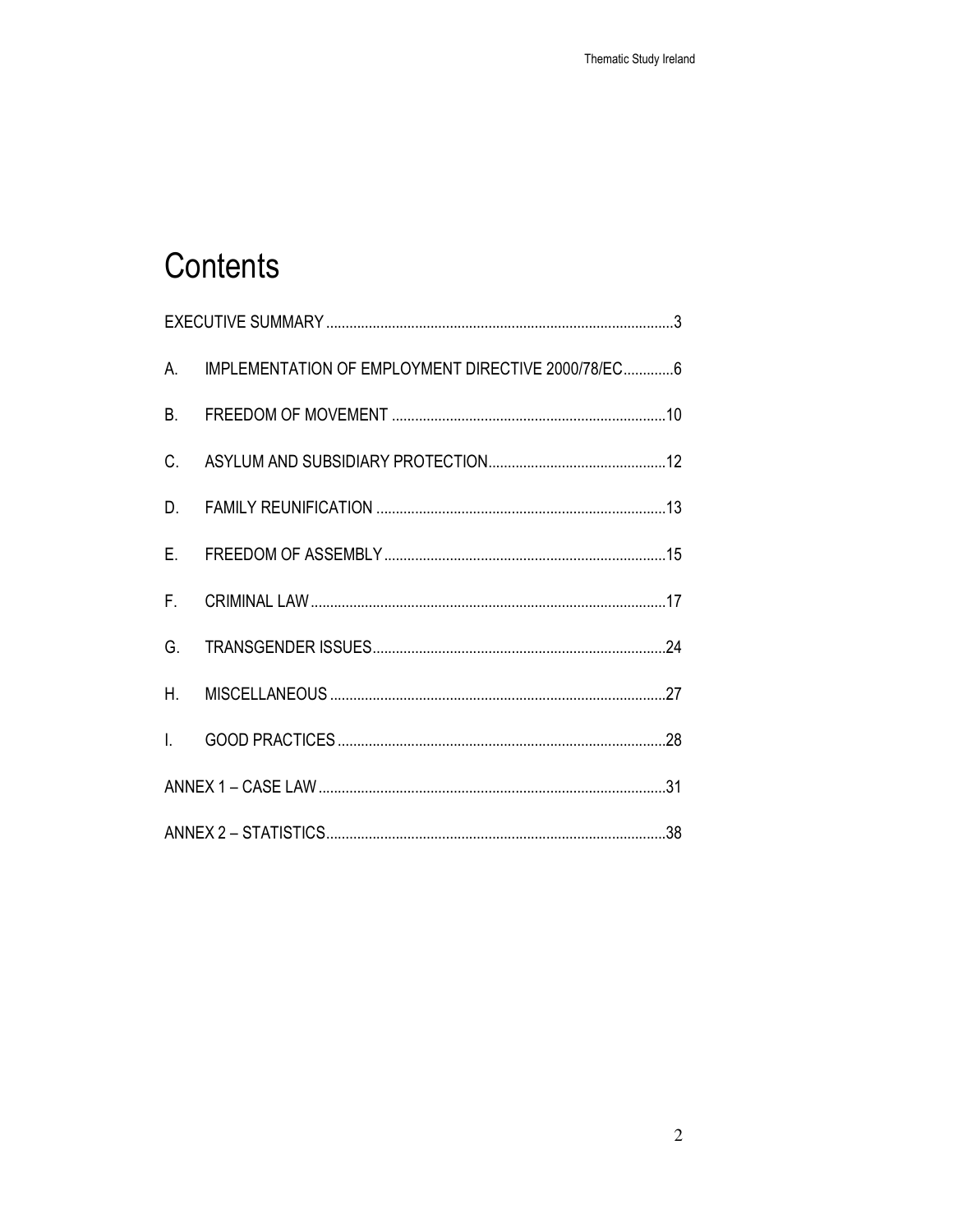# Executive summary

## Implementation of Employment Directive 2000/78/EC

Although the Directive has been implemented by the Equality Act 2004 which amends the pre-existing Employment Equality Act 1998 and the Equal Status 2000 a number of gaps in the implementation have been identified. Although a well developed quasi-judicial system exists for the consideration of complaints including complaints brought on the sexual orientation ground there is a low level of complaints brought under that ground which probably under-represents the extent of sexual orientation discrimination. The Equality Authority – which was established in 1999 – deals with discrimination (including harassment and victimisation) on nine grounds.

### Freedom of movement

Statistics are not available to demonstrate the impact of free movement laws on LGBT partners. Third country nationals – whether LGBT or not – are required to establish themselves as legally resident in another EU country before joining their partners in Ireland.

## Asylum and subsidiary protection

Although Irish law does recognise sexual orientation as basis upon which a person seeking asylum might have been persecuted in order to gain refugee status it does not recognise LGBT partners as family members in the context of asylum or subsidiary protection.

## Family reunification

The Family Reunification Directive has not been transposed into Irish law and the definition of 'family' – for the purpose of the Refugee Act 1996 – is confined to persons who are married and their children under eighteen years of age. Exceptional leave to enter for family reunification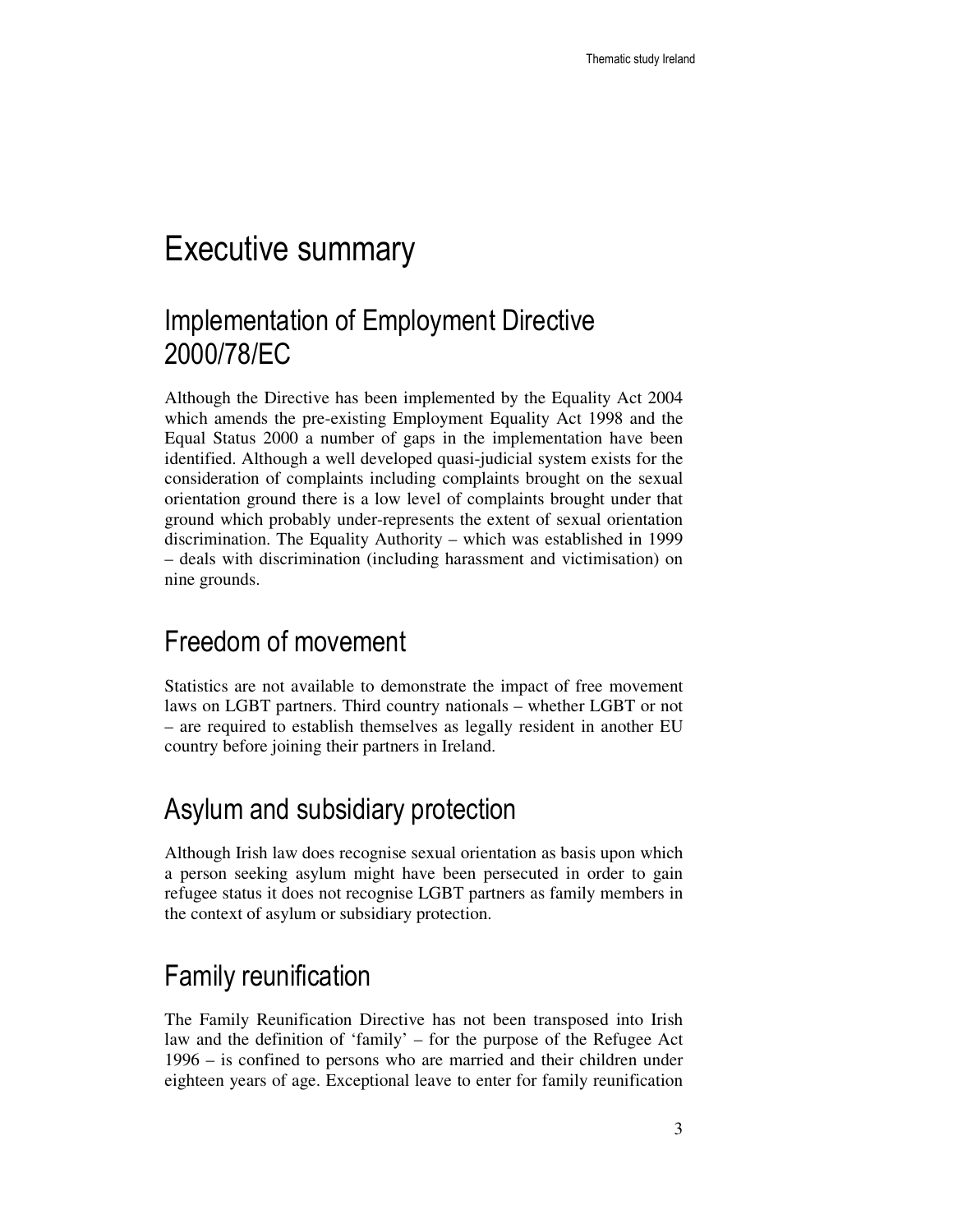purposes has been granted to same-sex couples on an *ad hoc* discretionary basis but the bases on which this discretion has been exercised by the Minister for Justice, Equality & Law Reform is not clear.

## Freedom of assembly

Although various statutes exist to regulate and control the exercise of the right of freedom of assembly it is a right explicitly protected by the Irish Constitution and under the ECHR to the extent that the Convention is given further effect in Irish law since 2003. The recent record in relation to the holding of LGB/LGBT marches is quite positive.

#### Hate speech and criminal law

There is a criminal prohibition on incitement to hatred on the ground, *inter alia*, of sexual orientation since 1989. This is supplemented by other laws of a criminal and civil nature and by 'soft law'. There are a number of problems with the 1989 Act which remains under review and, although official statistics are effectively non-existent, there is some evidence of hate-related crimes and other offences affecting LGBT communities. In recent years there is evidence of quite effective relationships between An Garda Siochana (police) and organisations representing LGBT communities.

### Transgender issues

Despite a recent decision of the High Court declaring Irish law in the area of recognition of post-operative gender identity for transsexual incompatible with the ECHR this incompatibility has not been addressed in reforming legislation. There is, however, some protection against discrimination on the gender ground for transsexuals under the general equality legislation covering employment and access to goods, services and other opportunities. A number of reports and studies have highlighted serious practical difficulties faced by transgendered persons in Ireland.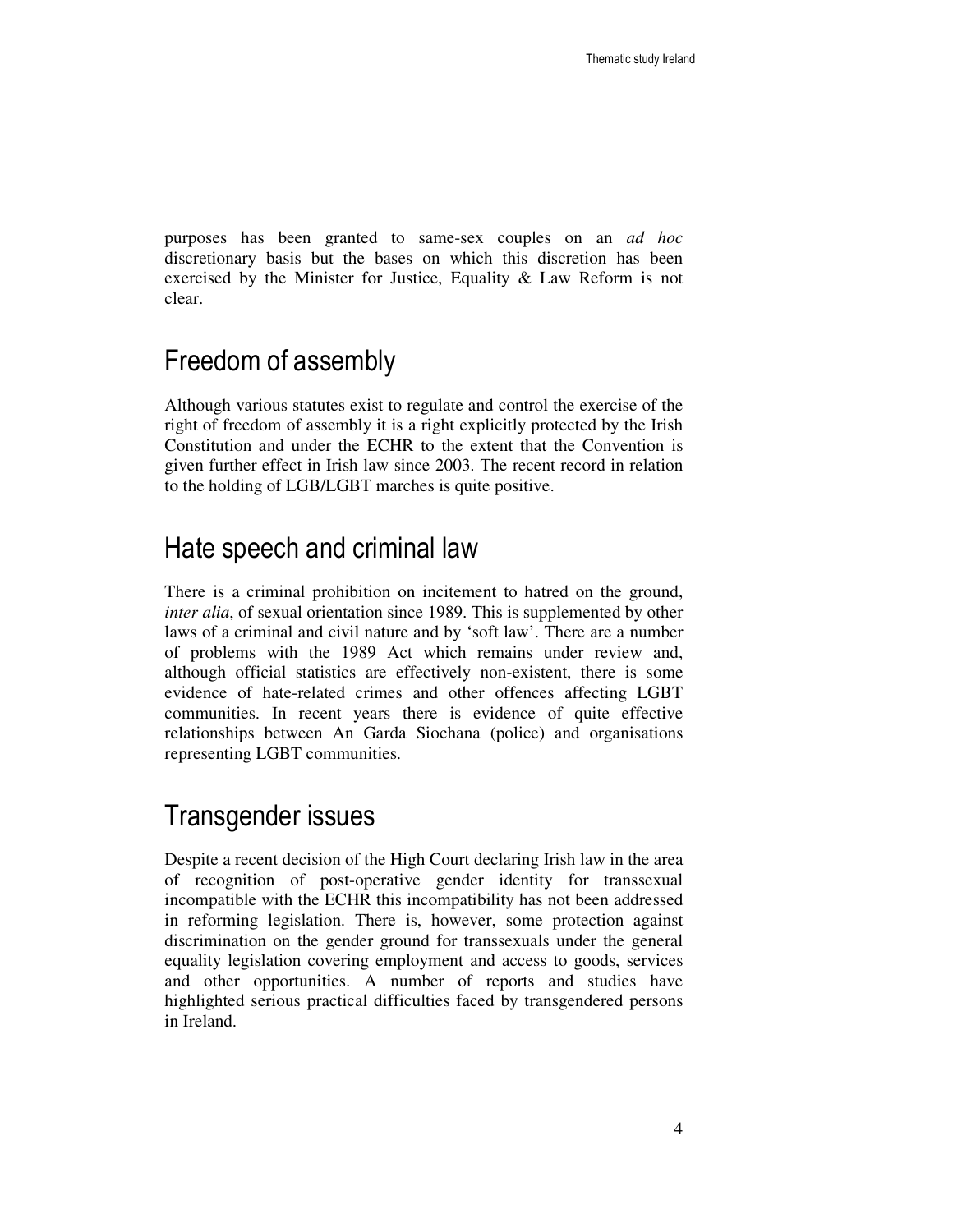### **Miscellaneous**

Nothing to report.

## Good practices

A number of what might be described as good practices are discernible including: the approach adopted by the Equality Authority, the accessibility of the redress mechanisms available before the Equality Tribunal, the evolution of good working relations between An Garda Siochana and LGBT organisations and certain provisions of the Good Friday / Belfast Agreement 1998.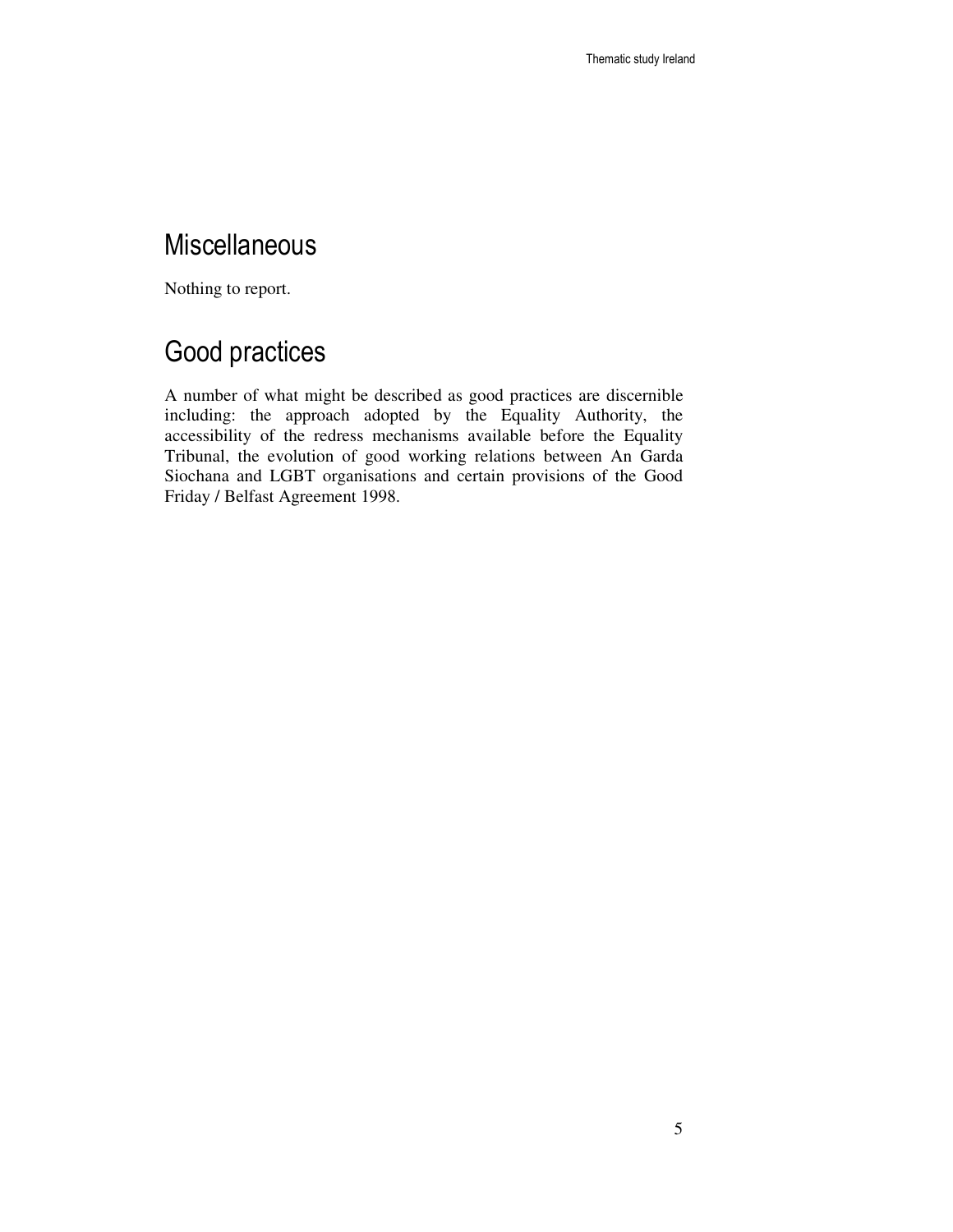# A. Implementation of Employment Directive 2000/78/EC

The Equality Act 2004 – which amended the pre-existing Employment Equality Act 1998 and the Equal Status Act 2000 – purports to implement Employment Directive 2000/78/EC. Sexual orientation was already a prohibited ground of discrimination under the previous equality law (i.e. 1998 and 2000 Acts) which covered employment generally as well as access to goods, services and other opportunities. The other eight grounds of prohibited discrimination are: gender, marital status, family status, age, membership of the Traveller Community, race, disability and religion.

A number of gaps in the implementation of the Directive have been identified in a reasoned opinion of the EU Commission. For example, the definition of indirect discrimination has been criticised for not being broad enough; the limits on compensation payable for the non-gender grounds of prohibited discrimination have also been criticised as have the limits on the legal capacity of interested parties (other than direct victims) to bring cases. A rather broad exemption from the prohibition on discrimination afforded to religious institutions with a particular religious ethos was also raised as an issue of enduring concern in the reasoned opinion. This might prove to be especially concerning in the context of sexual orientation discrimination where a person who claimed that a religious institution had discriminated against him/her on the ground of sexual orientation but that institution claimed an exemption based on the assertion that the alleged discrimination was done for the purpose of protecting the religious ethos of the institution. The points raised in the Commission's reasoned opinion have also been raised in a number of ways by the statutory national body charged with promoting equality and combating discrimination, the Equality Authority. Ireland answered the Commission's reasoned opinion by way of letter on the  $4<sup>th</sup>$  of April 2008 and provided explanations as to a number of issues that concerned the Commission. Included in these explanations was one for the broad exemption from the prohibition on discrimination afforded to religious institutions with a particular religious ethos. The Commission, after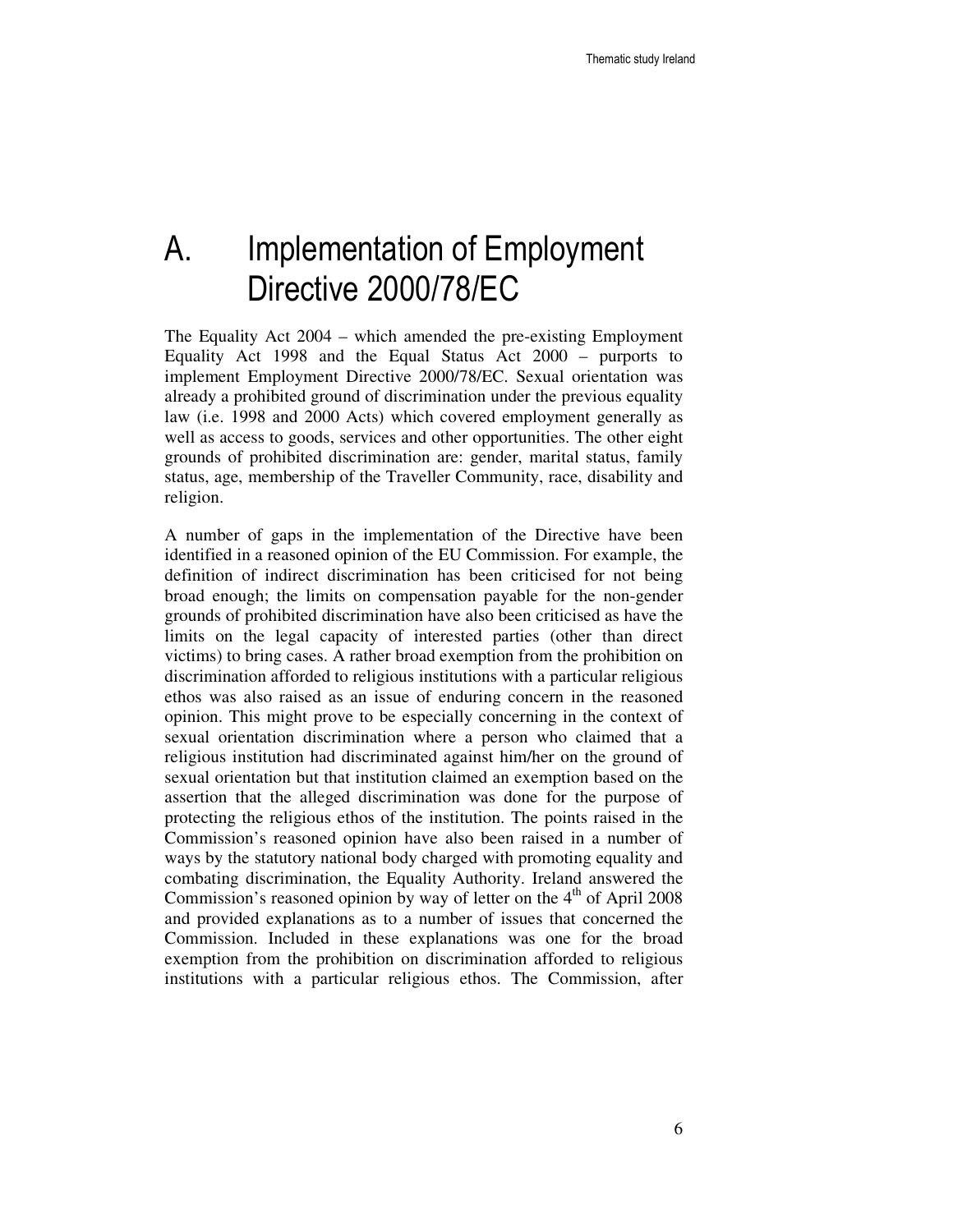examining Ireland's latest reply, is satisfied with the measures taken and has thus closed the infringement procedure on this point.<sup>2</sup>

Under equality legislation complaints of sexual orientation discrimination whether in the area of employment or access to goods, services and other opportunities can be brought to the Equality Tribunal, a quasi-judicial body established under the Employment Equality Act 1998 and the Equal Status Act 2000. Complaints under any of the nine grounds of prohibited discrimination against licensed premises (e.g. bars, clubs and hotels) must be brought to the District Court, a normal court of local and limited jurisdiction which deals exclusively at first instance with licensing matters. Complaints of gender discrimination – where no ceiling on compensation applies – can be taken directly to the Circuit Court. In a gender case where there was also a sexual orientation dimension it would not be possible to have this latter dimension considered by the Circuit Court. Rather, the complaint of sexual orientation discrimination would have to be considered by the Equality Tribunal. In practical terms, this can frustrate the multiple grounds approach to equality litigation encouraged by the Equality Authority whereby complainants are encouraged to plead all grounds of discrimination (including harassment and victimisation) relevant to their case.

The Employment Equality Act 1998 and Equal Status Act 2000 pre-dated the implementation of the Framework Directive (2000/78/EC). As access to goods, services and other opportunities was covered by the Equal Status Act 2000 under which, *inter alia*, sexual orientation discrimination was prohibited it was broader than the Employment Equality Directive. But, in other respects Irish law relating to race discrimination and indirect discrimination is narrower than the Race Directive (2000/43/EC). The scope of the Race Directive in the non-employment areas is broader than the scope of the protection against discrimination on the ground of sexual orientation in the Equal Status Act in that the Act does not apply to functions of the state that do not come within the provision of goods and services, e.g. registration of marriages. More fundamentally, the legislation is subordinate in the sense that anything required by other legislation which might be challenged as discrimination is exempt from the prohibition on discrimination. Under both the Employment Equality Act 1998 and Equal Status Act 2000 the remedies could not be described

 $12$  Press Release by the European Commission "EU closes infringement case against Ireland" available at http://ec.europa.eu/ireland/press\_office/media\_centre/may08\_en.htm#19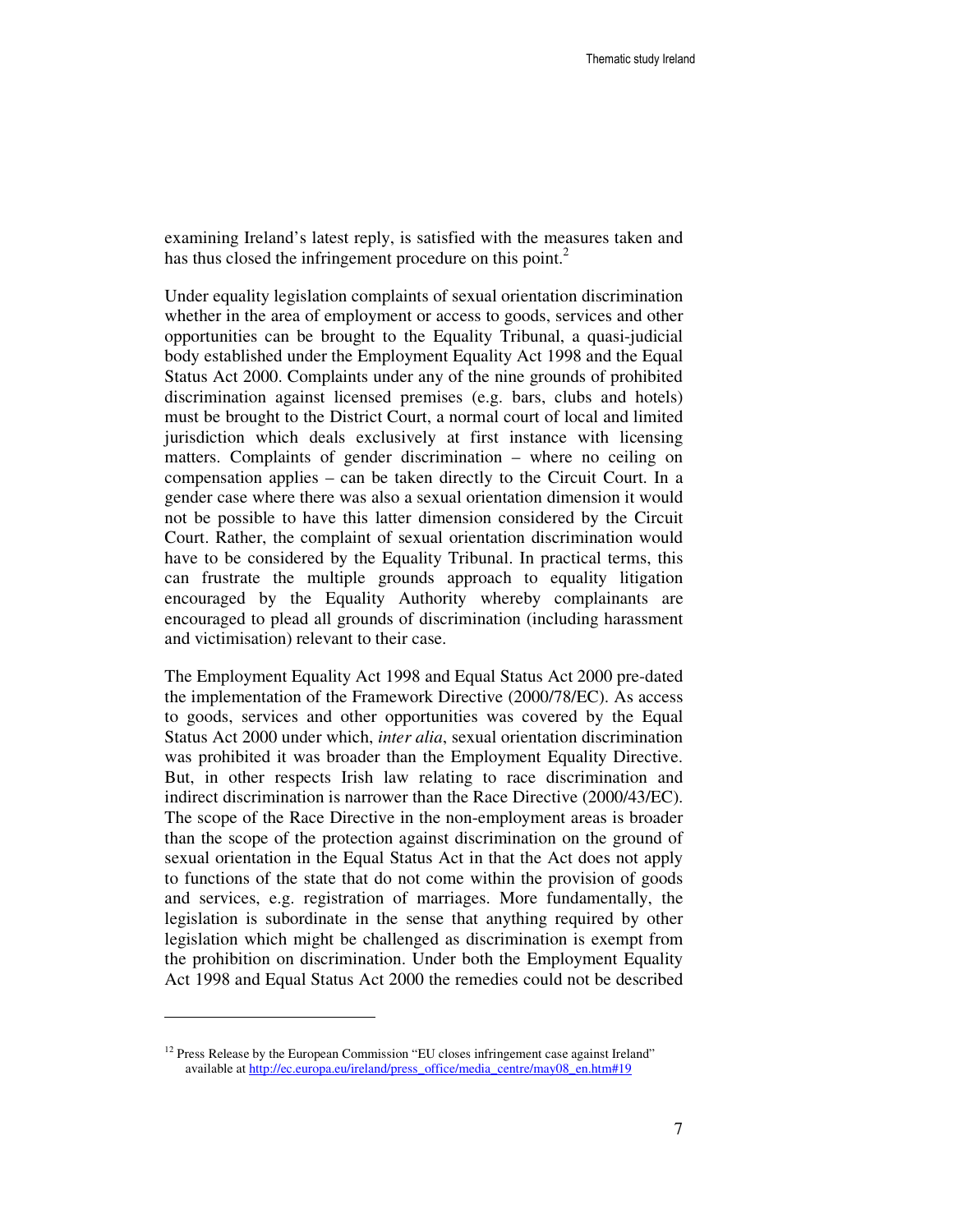as effective, proportionate and dissuasive as required by both the Race Directive and the Framework Directive. Specifically in relation to employment, the exemption contained in Section 37 of the 1998 Act is over broad and patently problematic from the point of view of sexual orientation discrimination in that it allows the prohibition on discrimination to be overridden by institutions with a religious ethos in the name of protecting that ethos. While the Commission initially noted this as a concern, further explanation from Ireland on the issue as a result of an infringement procedure brought by the commission has since justified their position.

The Equality Authority, an independent statutory body, was established on  $18<sup>th</sup>$  October 1999 under the Employment Equality Act 1998. It replaced the pre-existing Employment Equality Agency and has a much broader mandate which was expanded under the Equal Status Act 2000 and the Intoxicating Liquor Act 2003. The Authority has four main functions:

- To work towards the elimination of discrimination in relation to the nine areas of prohibited discrimination covered by the legislation
- To promote equality of opportunity in relation to the areas covered by the legislation
- To provide information to the public on equality and related legislation
- To monitor and review the operation of equality and related legislation.

The two core pieces of legislation under which the Authority works outlaw discrimination in employment, vocational training, advertising, collective agreements, the provision of goods and services and other opportunities to which the public generally have access on the abovementioned nine grounds. Discrimination is defined as the treatment of a person in a less favourable way than another person is, has been or would be treated on any of or a combination of the nine grounds.

As well as the Equality Authority there exists a body of quasi-judicial specialist tribunals know collectively as the Equality Tribunal. These deal with complaints of discrimination (except in relation to licensed premises) on all of the nine grounds but, as stated previously, complaints of gender discrimination can be taken directly to the Circuit Court.

Depending on the nature of the complaint there is a right of appeal from the Equality Tribunal to the Labour Court or Circuit Court.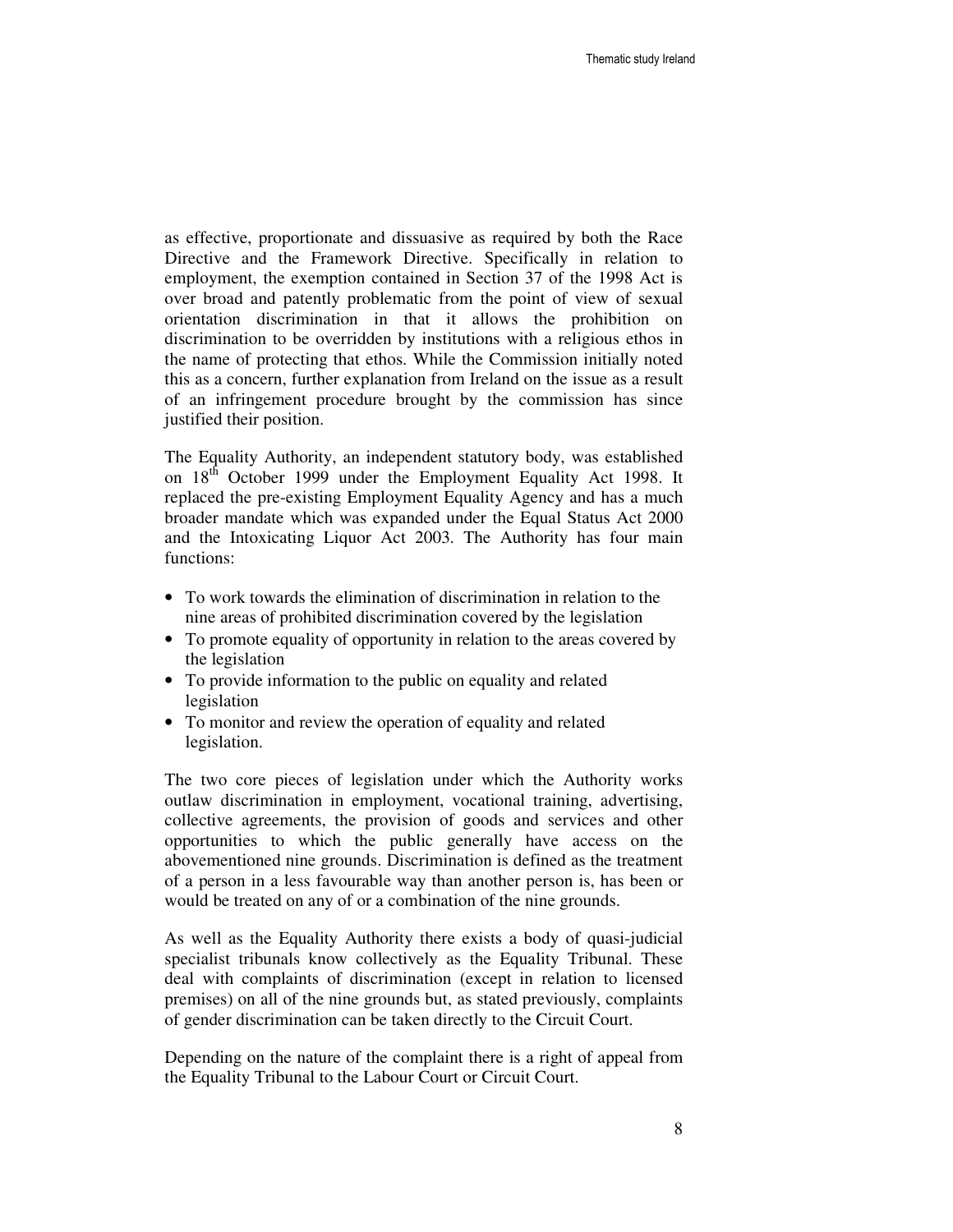See data from Annual Reports of the Equality Authority in Annex 2.

Although Article 9(2) of the Employment Directive 2000/78/EC has not been formally implemented in Irish law civil society organisations can represent complainants before the Equality Tribunal although they themselves have no right of audience before the District Court or Circuit Court. While civil society organisations can represent complainants before the Tribunal they would not have sufficient legal standing to make a complaint in their own name. There is no hard data on how frequently civil society organisations represent complainants in complaints brought before the Equality Tribunal although, anecdotally, it is evident that this  $occurs$  regularly<sup>3</sup>. For example, one such organisation, the Irish Traveller Movement (ITM) runs its own legal unit that assists complainants from the Traveller Community in various forms of legal action.

For relevant statistical information, see Annex 2.

<sup>3</sup> See generally: *Enabling Lesbian, Gay and Bisexual Individuals to Access Their Rights Under Equality Law*, a report of the Equality Commission for Northern Ireland and the Equality Authority (November 2007).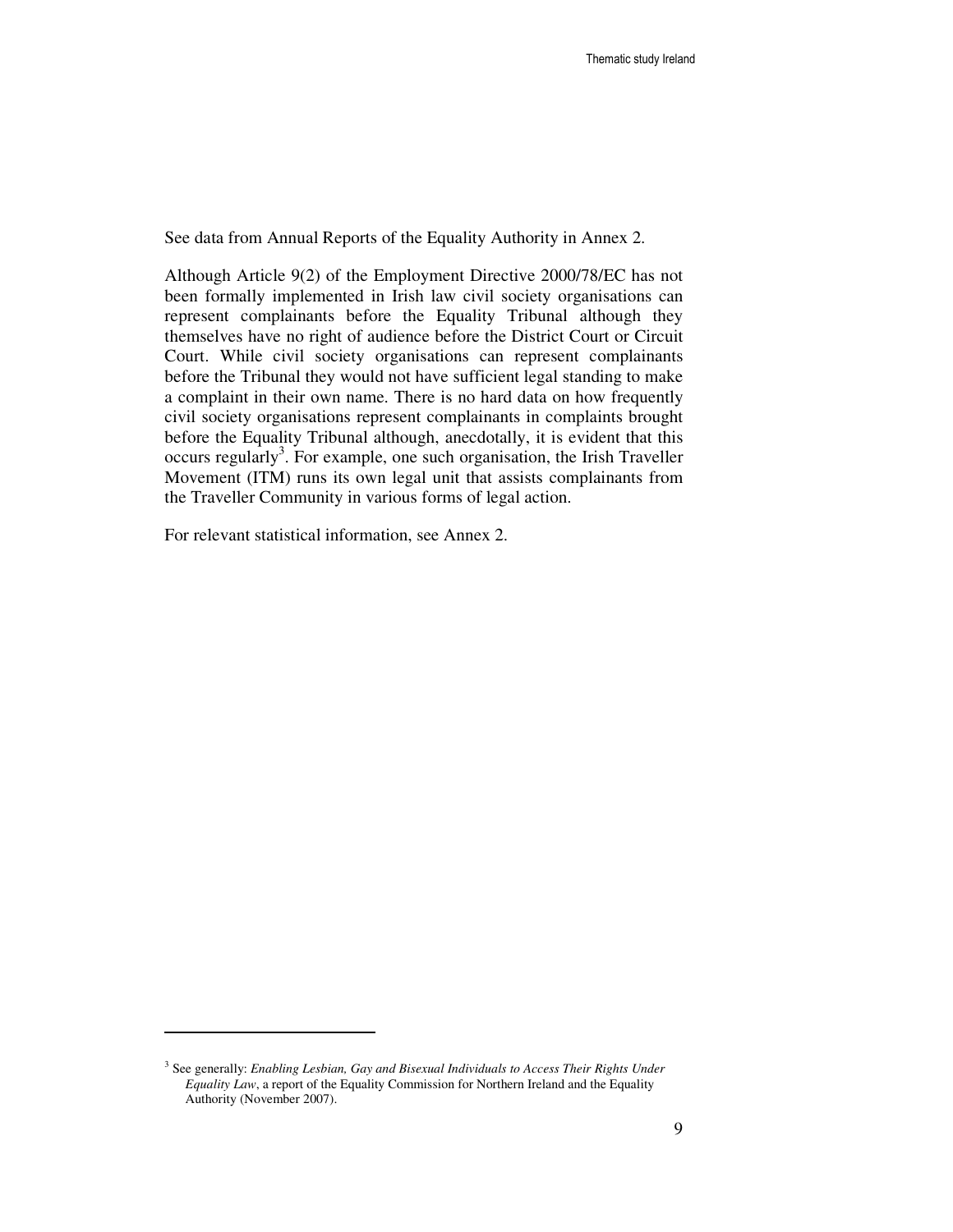## B. Freedom of movement

EU citizen LGBT partners of EU citizens have the same free movement rights as any EU citizen not by virtue of their being 'partners' but simply by virtue of their EU citizenship. It should be noted that, in Ireland, the situation as regards citizens of Romania and Bulgaria is somewhat different in that their rights of free movement post-accession are limited except for those Romanian and Bulgarian citizens lawfully resident in Ireland for one year prior to the accession of those two countries. Apart from adoption and guardianship situations, there is no recognition of nonbiological parenthood in Irish law. While the Civil Partnership Bill 2009 is presently before the Oireachtas it does not confer any added right or responsibility on a non-biological parent. (It seemed that the Irish courts were willing to recognise a same sex couple as a family in a recent case where in the High Court Mr Justice Hedigan claimed a lesbian couple and their child were a de facto family and thus entitled to certain rights protecting the family however, this decision was overturned by the Supreme  $Count)<sup>4</sup>$ 

Under the instrument that transposes Directive 2004/38/EC, third country nationals are required to have established themselves as legally resident in another EU country before joining their partners here. This was upheld in a decision of the High Court here in Ireland which was then appealed to the Supreme Court.<sup>5</sup> However, a subsequent ECJ decision on a case referred from the High Court<sup>6</sup> explicitly reversed early findings<sup>7</sup> to come to a conclusion that the non-community spouse of a citizen of the Union can move and reside in the Union without having previously been lawfully resident in a member state. It is not a right that can be made conditional to the prior lawful residence in another member state. Irish law does not recognise same-sex unions concluded elsewhere – whether marriages or civil partnerships – but the existence of such formal relationships can impact positively on the assessment of a relationship for the purpose of dealing with a family reunification claim, as discussed later in the Report under para 28. It must also be noted that part two of

<sup>4</sup> http://www.irishtimes.com/newspaper/opinion/2009/1211/1224260511577.html

<sup>&</sup>lt;sup>5</sup> Kumar v. Minister for Justice, Equality & Law Reform, Ireland and the Attorney General, Unreported High Court decision of 28<sup>th</sup> May 2007.

 $6$  C-127/08 Blaise Baheten Metock and Others v. Minister for Justice, Equality asnd Law Reform. (Reference for a preliminary ruling from the High Court (Ireland) Judgement of  $25<sup>th</sup>$  July 2008

 $7$  Case C-109/01 Secretary of State for the Home Department v. Hacene Akrich (Reference for a preliminary ruling from the Immigration Appeal Tribunal)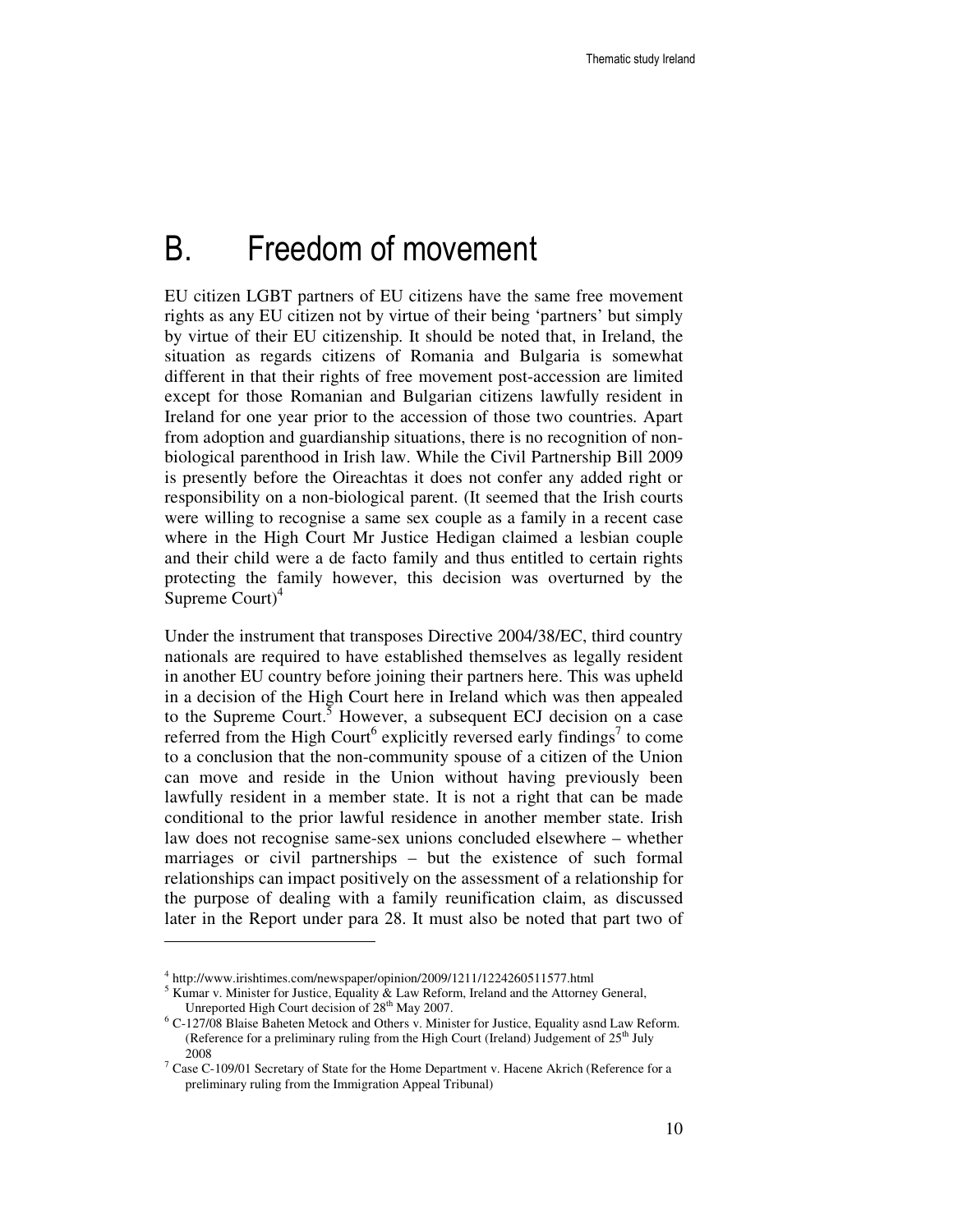the Civil Partnership Bill 2009 proposes that the Minister may declare that a class of legal relationship entered into by two persons of the same sex is entitled to be recognised as a civil partnership.

There are no official statistics available to demonstrate the impact of the foregoing requirements on LGBT persons.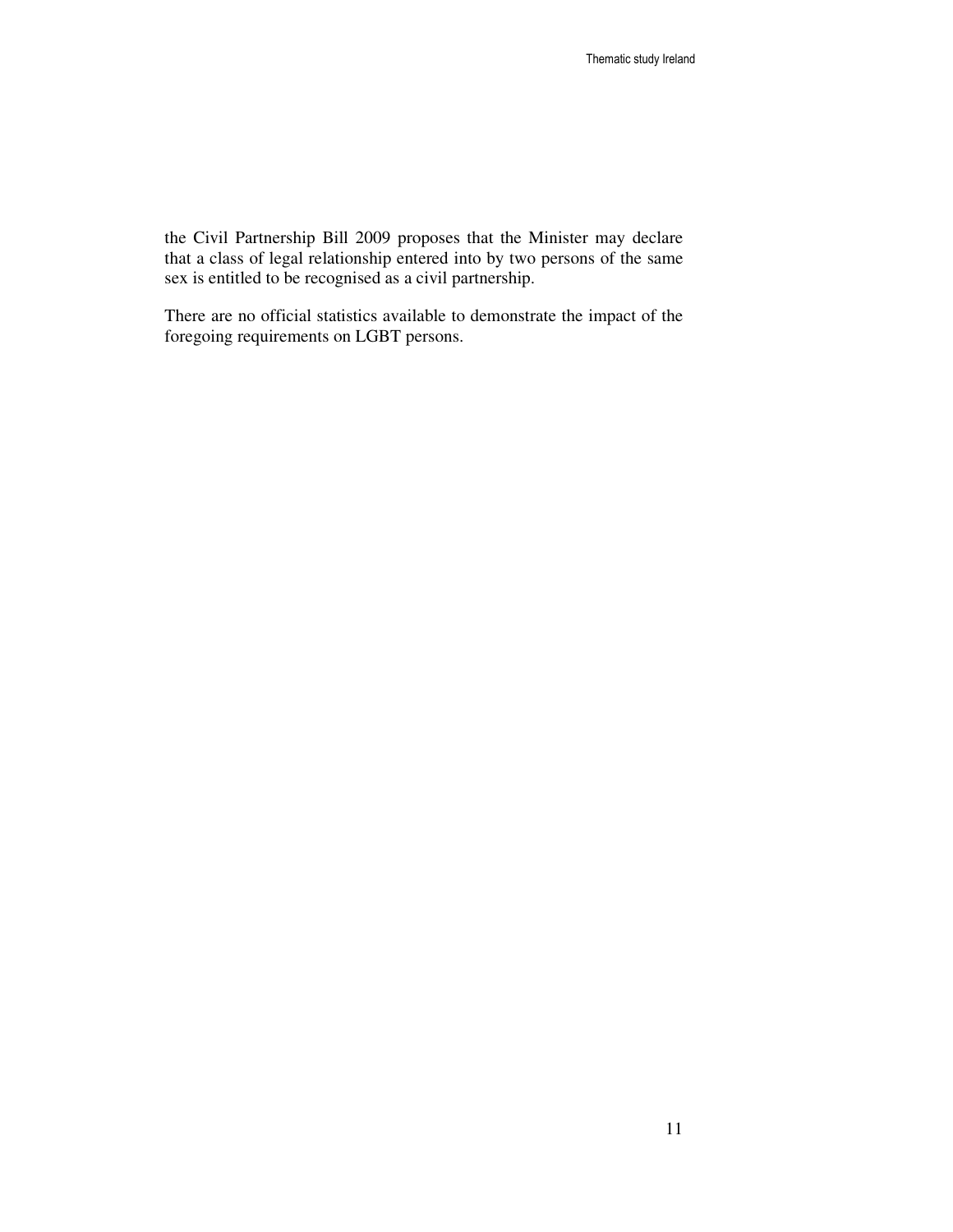# C. Asylum and subsidiary protection

Under the Refugee Act 1996 the ground of membership of a social group as a basis upon which refugee status could be recognised includes social groups defined by sexual orientation. There are some concerns that this level of protection may be lowered under new legislation which is about to be enacted, the Immigration, Residence and Protection Bill. There are instances of subsidiary protection being granted on the sexual orientation ground to persons denied asylum but these are not recorded in a manner that would indicate the bases upon which such protection was granted.

The official statistics provided by the Office of the Refugee Applications Commissioner (ORAC) and the Office of the Refugee Appeals Tribunal (ORAT) do not specify the grounds on which refugee status is recognised in a manner that demonstrates impact on LGBT persons.

Irish law does not recognise LGBT partners – whether married or not - as family members in the context of asylum and/or subsidiary protection. There are no statistics to demonstrate impact on LGBT persons.

The Civil Partnership Bill, if it enters into Irish law, will consequentially amend the Refugee Act 1996 by inserting an entitlement for a civil partner of a refugee to apply to enter and reside in the state.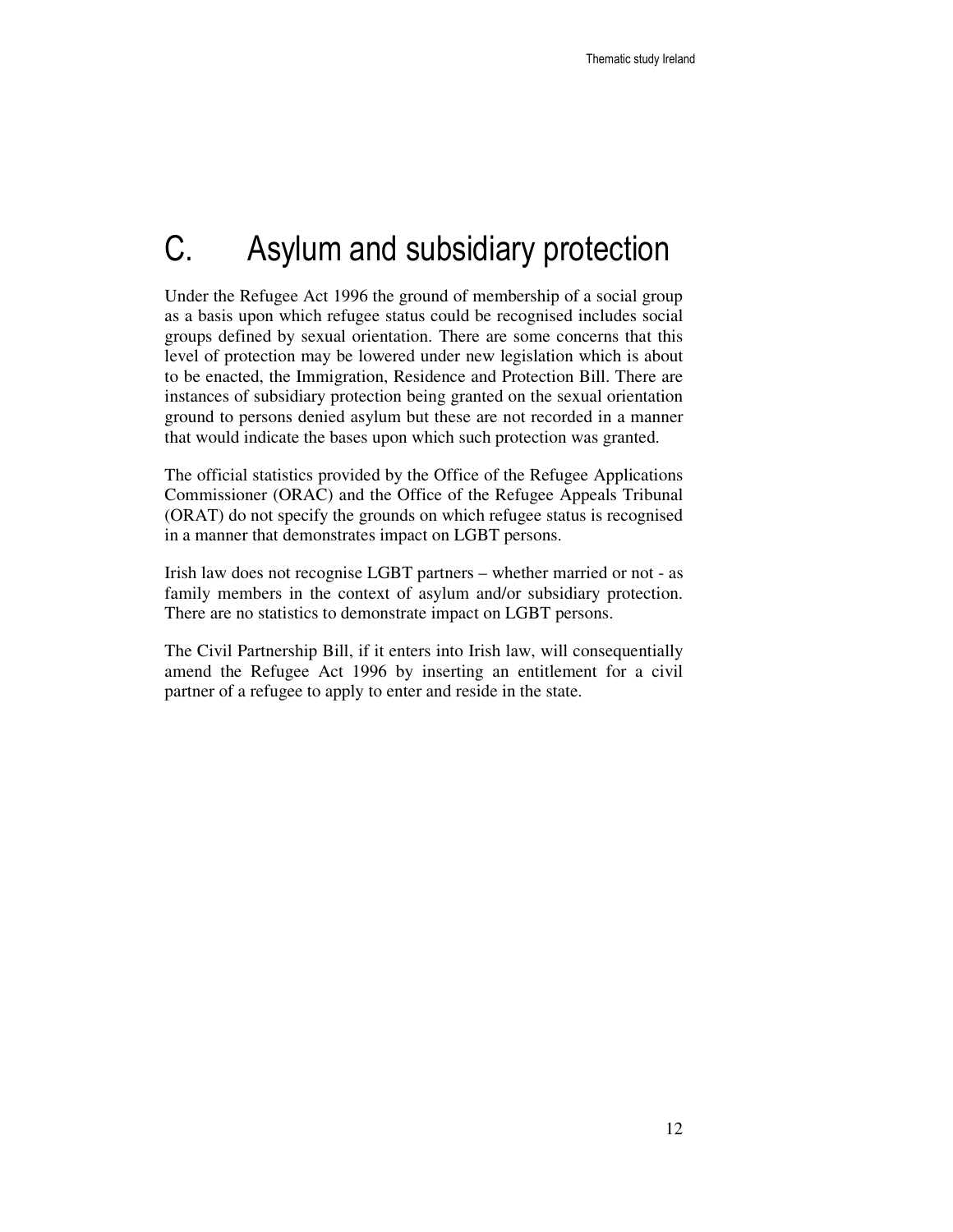# D. Family reunification

The Family Reunification Directive (2003/86/EC) has not been transposed into Irish law. The definition of family for the purpose of the Refugee Act 1996 is confined to persons who are married and their children under the age of eighteen years. This reflects the narrow definition of 'family' under Irish law generally. As the definition of marriage in Irish law is confined to marriage between persons of the opposite sex, and as this definition is derived from Article 41 of the Irish Constitution 1937, there would be little or no basis for challenging the constitutionality of the exclusion of married same-sex couples from the definition of 'family' for the purpose of the Refugee Act 1996. The narrow definition of 'family' was considered recently in a case involving two women married in Canada who wished to be treated like a married opposite sex couple for the purposes of Irish tax law but the case did not succeed and is now on appeal to the Supreme Court (Zappone & Gilligan v. Revenue Comissioners and Others, Unreported High Court decision of  $14<sup>th</sup>$  December 2006). Because of the privilege attaching to biological parenthood in Irish law the family reunification rights of children and their biological parents are stronger. Obviously, this may have a further disproportionate adverse impact on LGBT parents where only one or neither party is the biological parent of the child or children in question.

There is anecdotal evidence to the effect that exceptional leave to enter for the purpose of reunifying same-sex or unmarried opposite sex partners has been granted on an *ad hoc* discretionary basis by the Minister for Justice, Equality & Law Reform but, in the absence of statistical evidence of this, it is impossible to analyse the manner in which this discretion has been or is being exercised.

The Civil Partnership Bill was introduced in the Dail in 2009. It has been welcomed as an important step forward for civil rights in Ireland and for the first time gives same sex couples formal recognition. However, the Equality Authority has expressed some concerns with the proposed legislation for the lack of reference to children and adoption of same sex couples. The Equality Authority supports the full implementation of the Government Working Group on Domestic Partnership<sup>8</sup> which has recommended that same-sex couples should be considered as adoptive parents. However the failure of the government to address this issue in the legislation leaves children facing many questions regarding

<sup>8</sup> http://www.justice.ie/en/JELR/OptionsPaper.pdf/Files/OptionsPaper.pdf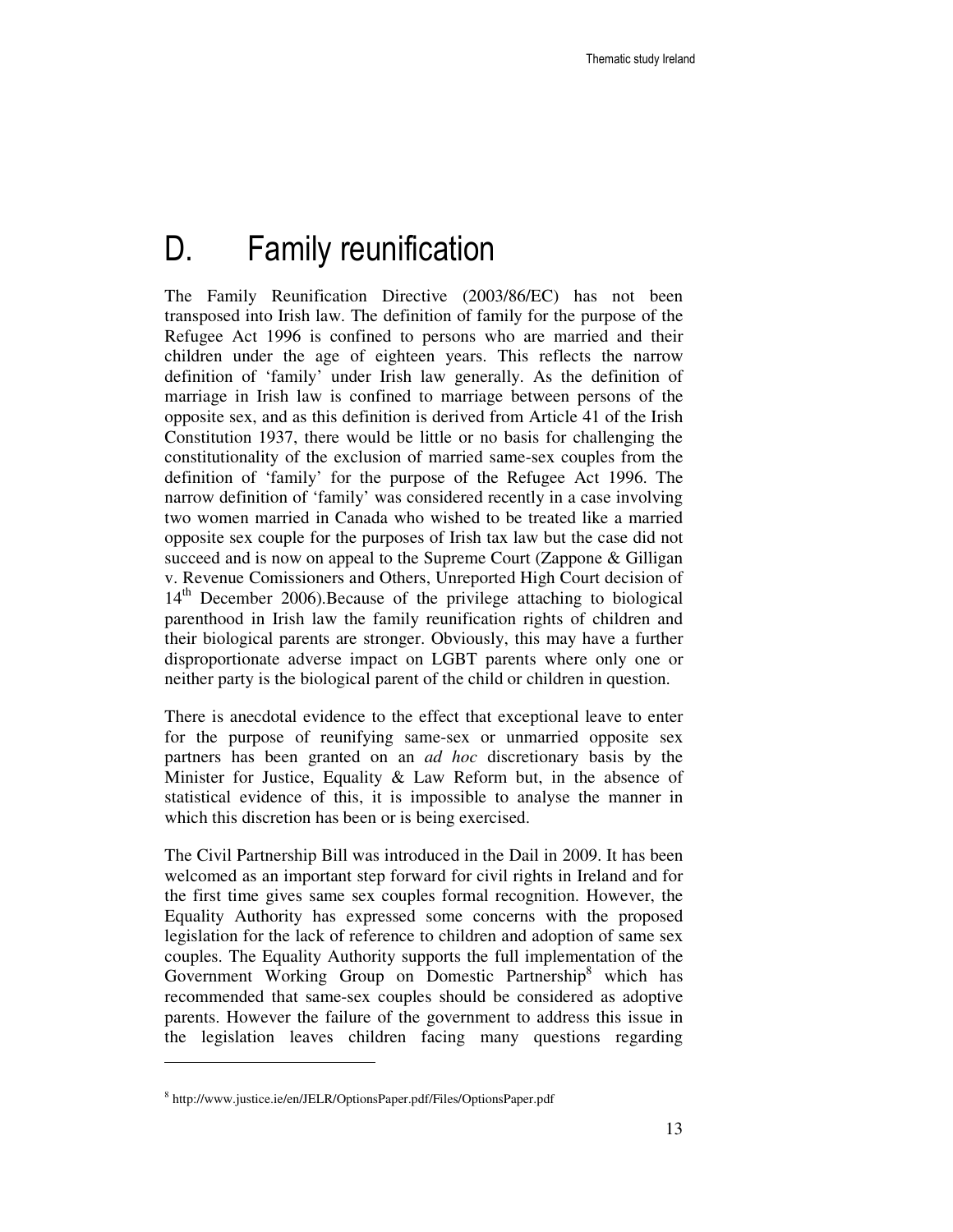inheritance, guardianship and access. However the Working Group on Domestic Partnership hopes "…that the Law Reform Commission's current consultation on the Legal Aspects of Family Relationships will bring forward a major reform in this area."

In the past the European Union has stated that the definition of 'family member' should also include the registered partner if the legislation of the host Member State treats registered partnerships as equivalent to marriage<sup>9</sup>. This is not the case in Ireland and the Civil Partnership Bill does not recognise a unit of civil partnership as a family. This results in further problems for transnational families who have formed their family through registered partnerships.

 $^9$  Part 5 DIRECTIVE 2004/58/EC OF THE EUROPEAN PARLIAMENT AND OF THE COUNCIL of 29 April 2004 on the right of citizens of the Union and their family members to move and reside freely within the territory of the Member States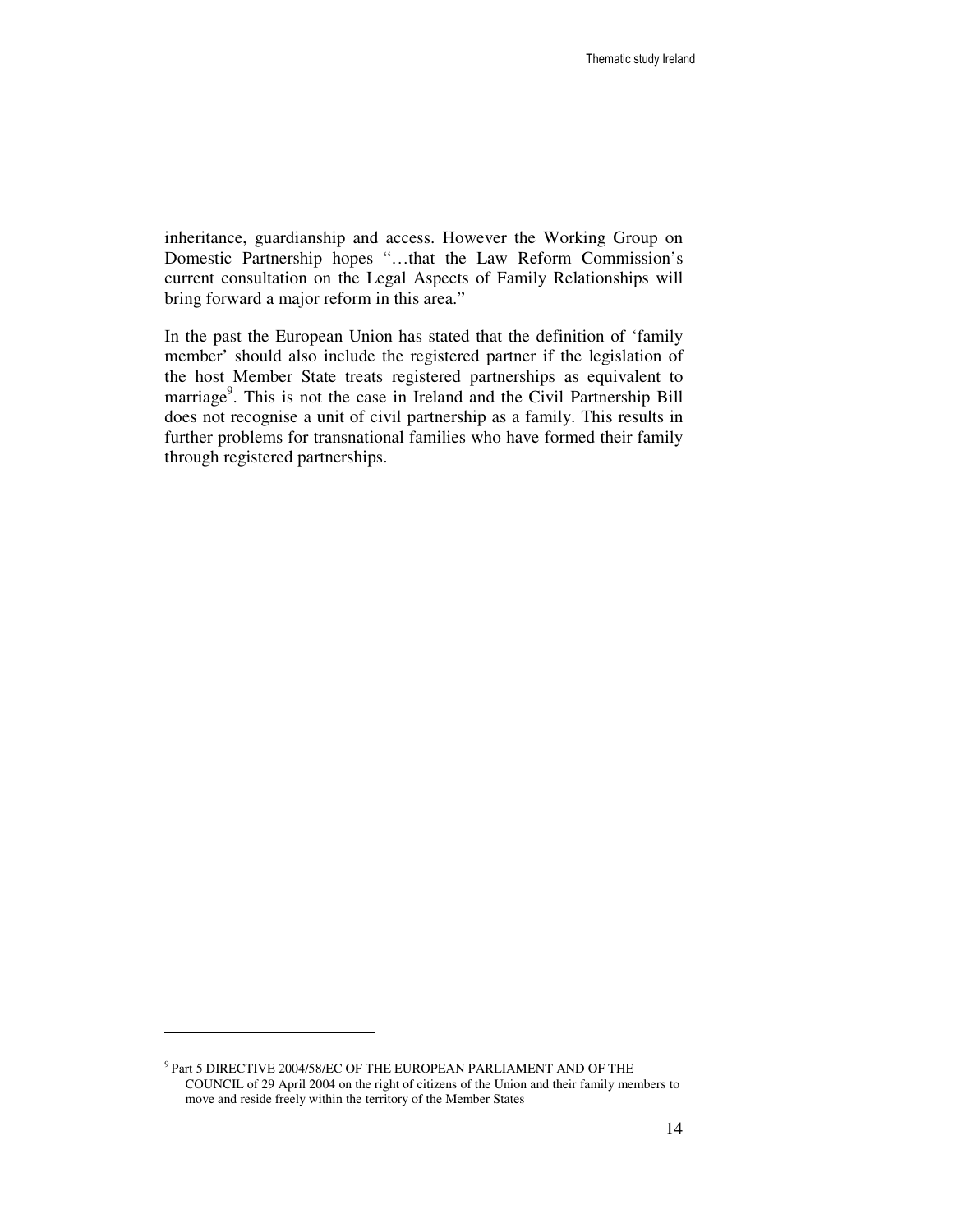# E. Freedom of assembly

Freedom of assembly or the right to protest and demonstrate by means of marching and holding public meetings is a right explicitly guaranteed in Article 40.6.1.ii of the Irish Constitution 1937 (*Bunreacht na hEireann 1937*). Consideration should also be given to the European Convention on Human Rights Act 2003 which gave further effect to the ECHR in Irish law. The model of incorporation used was interpretative incorporation at a sub-constitutional level thus requiring, for example, that laws affecting freedom of assembly be interpreted in a manner compatible with the relevant provisions of the ECHR including the guarantee of freedom of assembly in Article 11 but subject to the Irish Constitution. There is also a general obligation (under Section 4, ECHR Act 2003) on the Irish courts at all levels to have due regard to the jurisprudence of the European Court of Human Rights. Under Section 3, 'organs of the state' are required to carry out their duties and functions in a manner that is compatible with the provisions of the ECHR.

The exercise of the constitutional right of freedom of assembly is subject to public order and morality. Furthermore, the Irish Constitution states that "provision may be made by law to prevent or control meetings which are determined in accordance with law to be calculated to cause a breach of the peace or to be a danger or nuisance to the general public and to prevent or control meetings in the vicinity of either House of the Oireachtas [the Parliament]." Thus, meetings that are not peaceful, cause a nuisance or are violent will not enjoy the protection of the Irish Constitution. In the event of a non-peaceful protest normal criminal responsibility applies in addition to the provisions of the Criminal Justice (Public Order) Act 1994 which placed the offences of riot, affray and violent disorder on a statutory footing.<sup>10</sup> Furthermore, the Offences Against the State Acts 1939-1998 make it an offence to support an unlawful organisation and meeting that obstructs the course of justice. Aside from these constitutional and legislative provisions, freedom of assembly has been subject to little legislative regulation – apart from occasional attempts to restrict and control freedom of assembly by way of local by-laws – or judicial scrutiny in Ireland.<sup>11</sup>

<sup>&</sup>lt;sup>10</sup> Sections 14, 15 and 16 of the Criminal Justice (Public Order) Act 1994 respectively.

<sup>11</sup> Freedom of assembly was considered in the Supreme Court decisions of *Dunne v Fitzpatrick* [1958] IR 29 and *D.P.P. v Kehoe* [1983] IR 136; [1983] ILRM 237].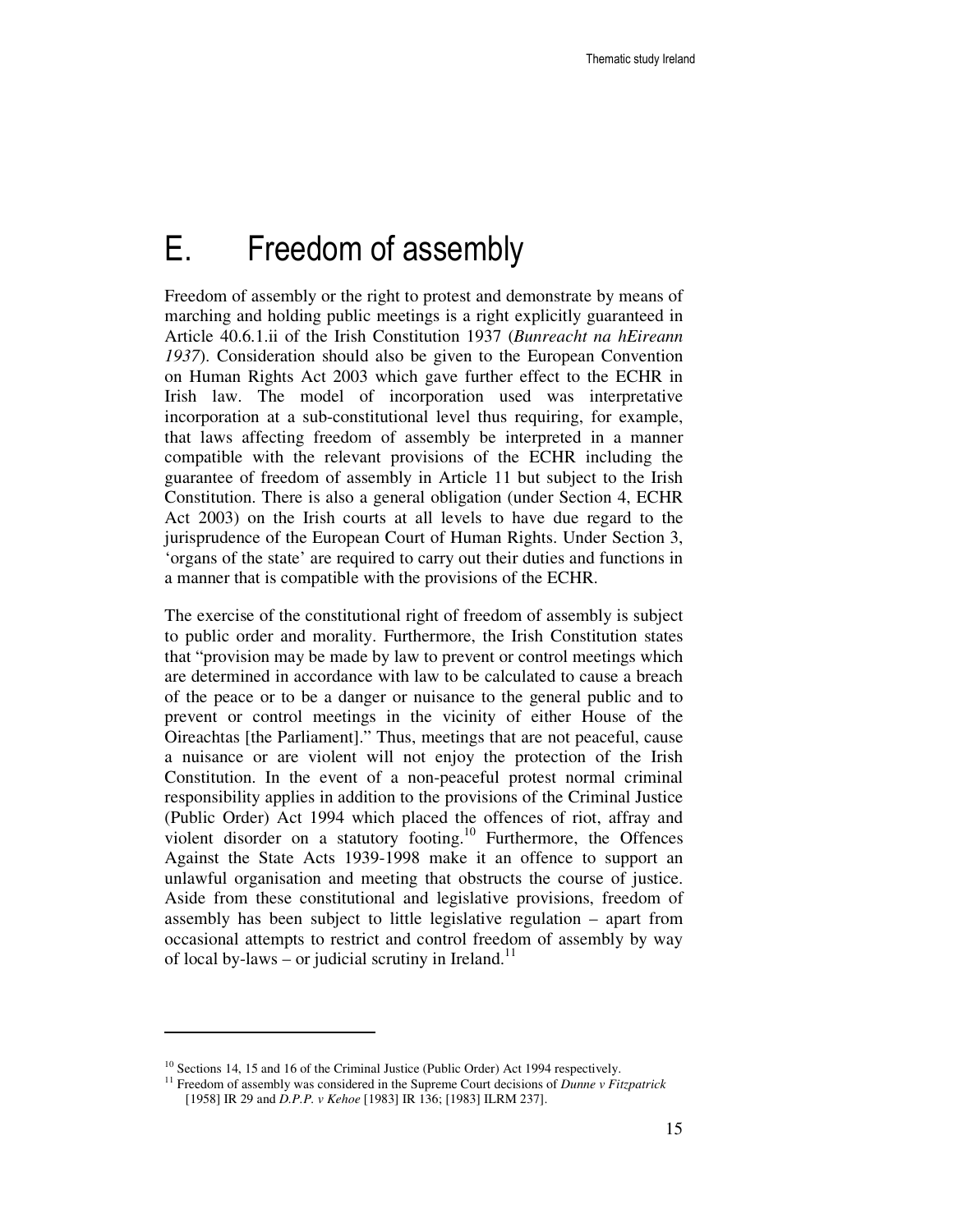Demonstrations, protests, marches and public meetings in favour of LGBT rights are covered by the constitutional and legislative provisions outlined above. Official barriers to freedom of assembly on the ground of sexual orientation do not exist in Ireland. For example, Dublin City Council facilitate the Annual Gay Pride Week, erecting rainbow flags along the River Liffey which runs through the centre of the capital city and allowing the event to use the Civil Offices Park for the closing event of the Pride March. Furthermore, An Garda Síochana [the police] facilitate any other Pride Marches, demonstrations or protests held by LGBT groups. It appears that in the context of freedom of assembly, the experience is largely positive with marches and demonstrations being facilitated by local public authorities. Official statistics do not exist detailing the number of demonstrations in favour of tolerance of LGBT people. In Ireland, the first LGB pride marches were held in Dublin in the early 1980s and then again in 1991. Since the abolition of the offence of buggery between persons in 1993<sup>12</sup> Pride Marches have taken place in Dublin, Belfast, Waterford, Galway, Cork and the Northwest.<sup>13</sup> Official statistics on the number of demonstrations against tolerance of LGBT people do not exist and anecdotal evidence to this effect could not be found during the period under review. Homophobic demonstrations may be banned if they do not comply with the constitutional provision outlined above.

<sup>&</sup>lt;sup>12</sup> Section 2, Criminal Law (Sexual Offences) Act 1993

<sup>&</sup>lt;sup>13</sup> Cork's first ever Pride Parade a triumph, 08/06/2006 available www.indymedia.ie.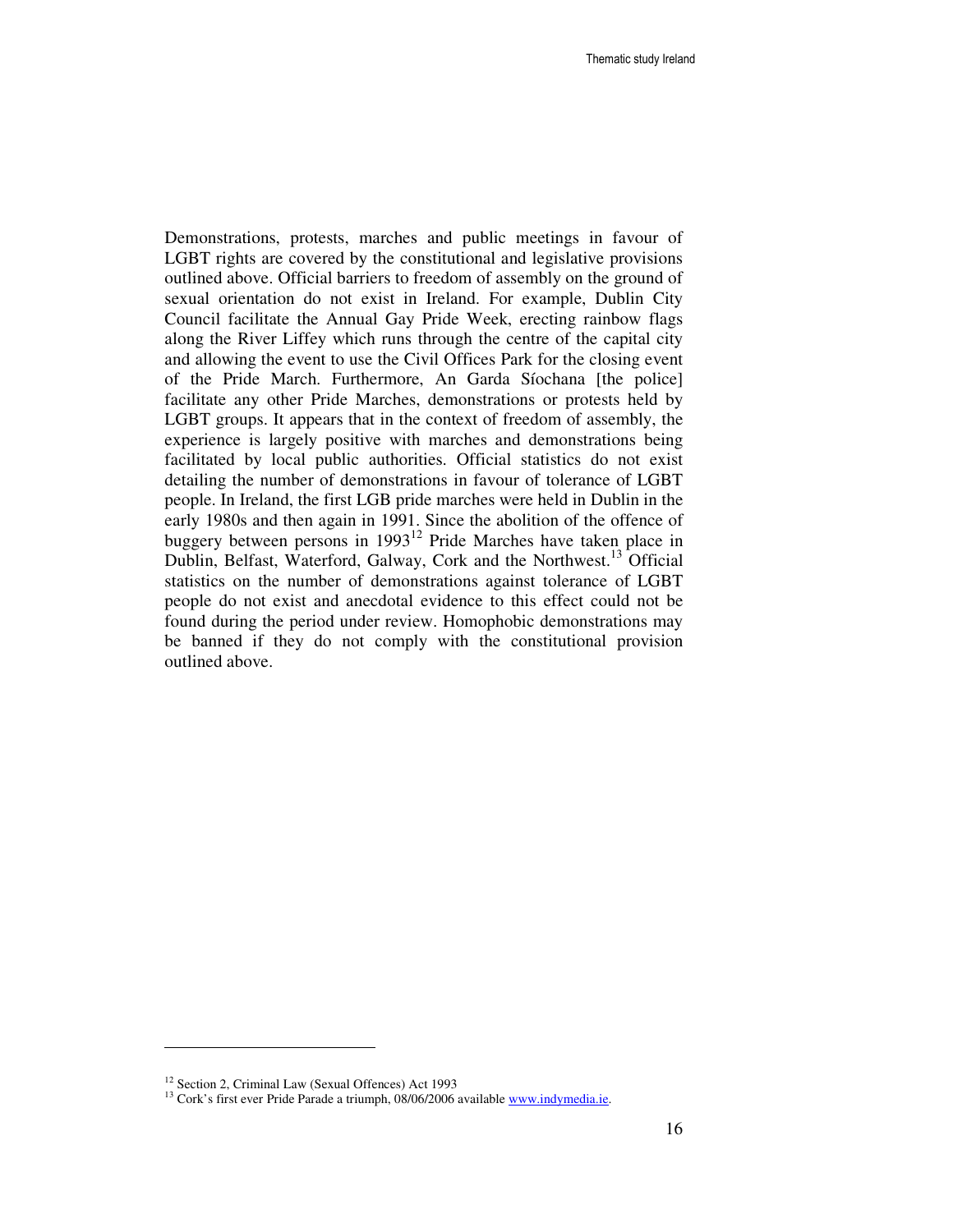## F. Criminal law

The only criminal statute in Ireland dealing specifically with hate speech is the Prohibition of Incitement to Hatred Act 1989. This statute makes it an offence to incite hatred against a group of persons in the State or elsewhere on account of their race, colour, nationality, religion, ethnic or national origins, membership of the Traveller Community or sexual orientation. Interestingly, it came into force before the enactment of legislation (in 1993) that de-criminalised certain forms of homosexual sexual conduct. Other legislation including the Video Recordings Act 1989, the Criminal Justice (Public Order) Act 1994, the Offences Against the State Act 1939, the Equal Status Act 2000 and the Employment Equality Act 1998 deal in various respects with hate speech in a broad sense. The latter two pieces of legislation – the Equality Acts – prohibit harassment on the ground of, *inter alia*, sexual orientation and provide a number of civil remedies for complainants in such situations. Where the criminal level of proof required under the 1989 Act cannot be met, the Equal Status Act 2000-2004 might well provide a useful alternative redress mechanism. The recently established Press Council of Ireland state in their *Code of Practice for Newspapers and Periodicals* that: "newspapers and periodicals shall not publish material intended or likely to cause grave offence or stir up hatred against an individual or group on the basis of their race, religion, nationality, colour, ethnic origin, gender, sexual orientation, marital status, disability, illness or age".

Section 2 of the 1989 Act deals with actions likely to stir up hatred making it an offence for a person to publish or distribute written material, use words, behave or display written material in a place other than a private residence if the material, words, behaviour, visual images or sounds are threatening, abusive, insulting or are intended or likely to stir up hatred. Under section 3 it is an offence to broadcast an item involving threatening, abusive or insulting visual images or sounds. Section 4 makes the preparation and possession of material likely to stir up hatred an offence. A person can be convicted summarily or on indictment for these offences. A summary conviction carries a penalty of a fine not exceeding  $\epsilon$ 1,270 or a term of imprisonment not exceeding 6 months. A person guilty of an offence on indictment shall be liable to a fine not exceeding  $\epsilon$ 12,700 or imprisonment for a term not exceeding 2 years or both. A body corporate can also be liable under the legislation.

There are a number of limitations and difficulties relating to this legislation and the criminalisation of hate speech in Ireland. Notably,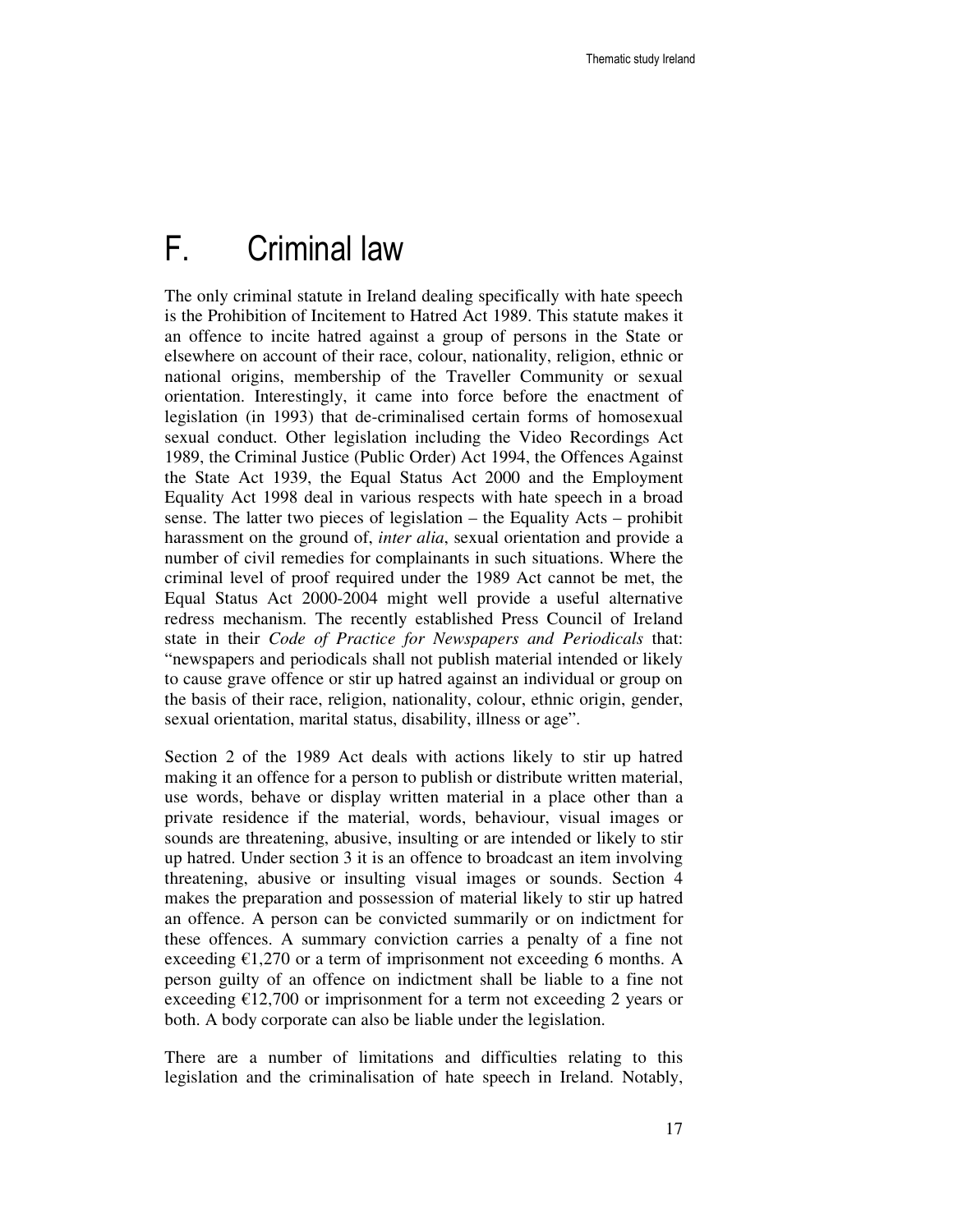there have been a low number of prosecutions brought under the Act since its inception and even fewer convictions. For example, there were only 9 convictions under section 2 of the Act during the period 2000-  $2005<sup>14</sup>$  Official statistics are not available on whether any cases under the period of review related to the sexual orientation ground contained in the Act however anecdotal evidence suggests that this has not been the case. $15$ 

Criticism has also been levelled at the vague terms used in the 1989 Act.<sup>16</sup> Daly states that "[c]onfusion in the Oireachtas [the Parliament] surrounding the purpose and likely operation of the Act and the dismissive approach to the right to free speech means the Act suffers from numerous defects… Perhaps the most striking aspect of the 1989 Act is the fact that a number of key terms are not defined. Thus, the meaning of 'stir up', 'hatred' and 'threatening, abusive or insulting' may not be readily discerned."<sup>17</sup>

The legislation does not include measures dealing with the general vilification of minorities.<sup>18</sup> In particular, face-to-face abuse or "drive-by shoutings<sup>"19</sup> are not covered by the legislation unless they can be construed as likely to stir-up or incite hatred. This is unfortunate as evidence suggests that this is a prevalent form of hate speech experienced

<sup>&</sup>lt;sup>14</sup> Garda Síochana Annual Reports 2000-2005 available at www.garda.ie. Responsibility for the compilation and publication of crime statistics was transferred from the Garda Síochana to the Central Statistics Office in 2006. In the quarterly reports for 2006 and 2007 a separate entry was not recorded for offences under the Prohibition of Incitement to Hatred Act 1987. It is assumed that incitement to hatred offences have been subsumed into the category "miscellaneous other offences." For further information see

http://www.cso.ie/releasespublications/pr\_crimejust.htm.

<sup>&</sup>lt;sup>15</sup> Correspondence with Eoin Collins, Director of Policy Change, Gay and Lesbian Equality Network, 10/01/2008.

<sup>&</sup>lt;sup>16</sup> For a full discussion on difficulties in relation to the Prohibition of Incitement to Hatred Act 1989 see Daly, T., Reform of the Prohibition of Incitement to Hatred Act 1989 – Part 1, (2007) 17(3) Irish Criminal Law Journal 16, Daly, T., Reform of the Prohibition of Incitement to Hatred Act 1989 – Part 2, (2007 17(4) Irish Criminal Law Journal 16a, McGonagle, T., Wrestling (racial) equality from tolerance of hate speech, (2001) 8(1) Dublin University Law Journal 21

 $17$  Daly, T., "Reform of the Prohibition of Incitement to Hatred Act 1989 – Part 1", (2007) 17(3) *Irish Criminal Law Journal* 16 at p.3.

<sup>&</sup>lt;sup>18</sup> For further discussion see Daly, T., "Reform of the Prohibition of Incitement to Hatred Act 1989 – Part 1", (2007) 17(3) *Irish Criminal Law Journal* 16.

<sup>19</sup> Henderson, "Walking a Gauntlet: Nielson's License to Harass" 20 *Berkely J Gender L and Justice* 269, 270 (2005).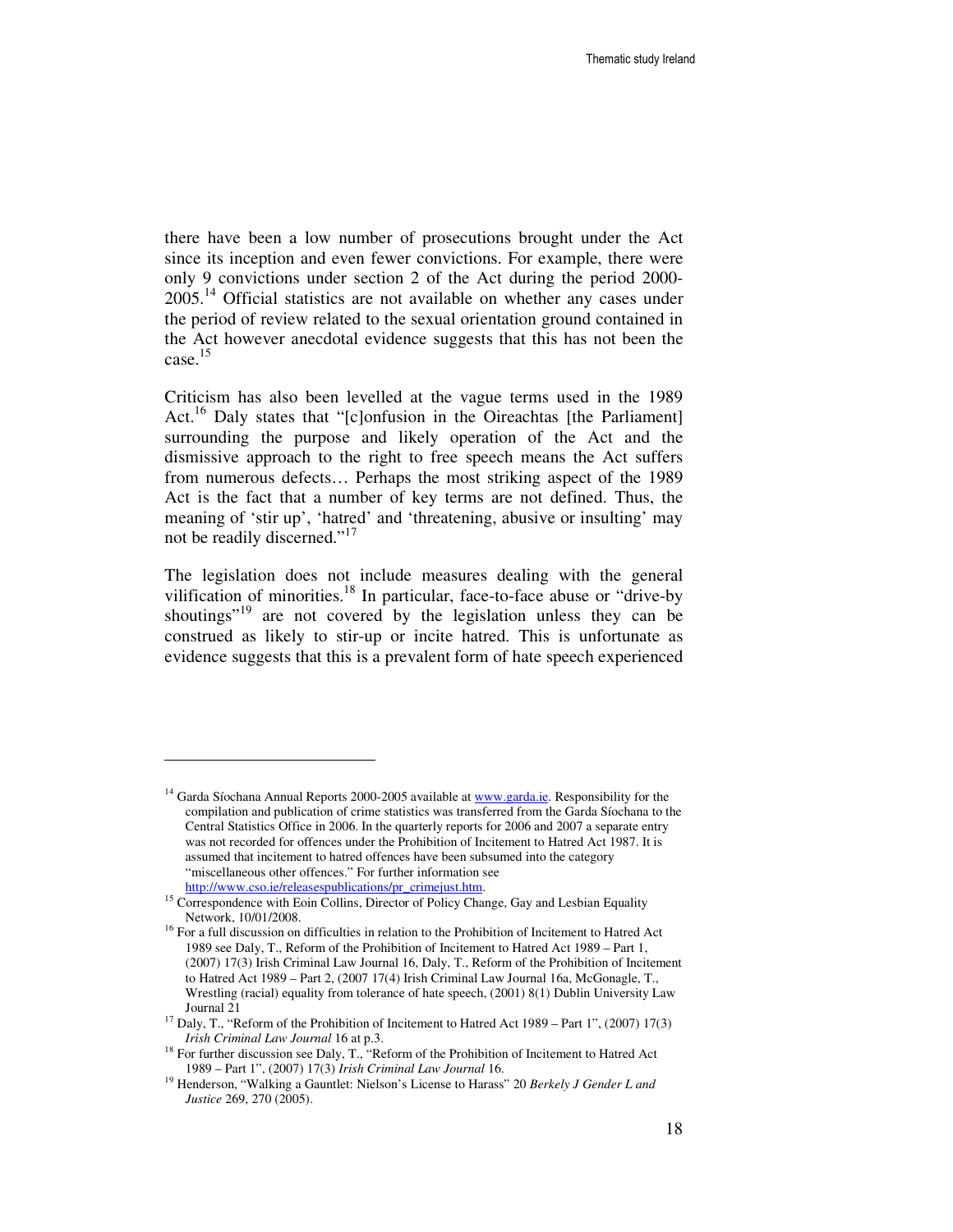by minorities in Ireland although research on hate speech specifically related to homophobia is limited. $20$ 

The 2006 LGBT Hate Crime Report by *Johnny*, a non-governmental organisation for gay and bi-sexual men, indicated the prevalence of hate crime in Dublin.<sup>21</sup> *Johnny* conducted a "Stop Hate-Related Crimes in Ireland" survey of 1,000 people that frequented the LGBT community and its associated venues in Dublin and the greater Dublin area. For the purpose of the survey "hate crime" was described as "any physical or verbal attack; where the victim is primarily targeted because of his or her perceived sexual orientation."<sup>22</sup> The survey indicated that  $41\%$  of respondents had been a victim of a hate crime and 66% of those who had been a victim of a hate crime stated that this incident had occurred in the last 12 months. 55% of the victims had been subject to a verbal attack only while  $45\%$  suffered a physical and/or physical and verbal attack.<sup>23</sup> Further, 72% stated that they did not feel safe showing affection with a person of the same sexual orientation in public.<sup>24</sup> 80% of victims did not report the attack to An Garda Siochana. There were a number of reasons as to why respondents did not report their attack but 36% of respondents cited lack of police confidence as the reason while 33% stated that there was "no point" in reporting.<sup>25</sup> 86% of respondents believed that more visible Garda patrolling would make them feel safer. <sup>26</sup> *Johnny* has also undertaken campaigns against hate crimes.<sup>27</sup> According to *Johnny* such crimes are on the increase. They have focused their attention on lobbying the Department of Education to educate students and young people on multiculturalism. There has also been an appeal to the Department of Justice Equality and Law Reform to better police the streets of Dublin, particularly in noted LGB areas.

Research conducted by GLEN/Nexus found that 25% of respondents had been punched, beaten, hit or kicked because they were assumed to be gay.<sup>28</sup> A study conducted by Superintendent McGowan of the

<sup>&</sup>lt;sup>20</sup> The National Consultative Committee on Racism and Interculturalism biannual reports published since 2001 note that racial abuse and harassment are the most common form of incident. See http://www.nccri.ie/publications.html.

<sup>&</sup>lt;sup>21</sup> 2006 LGBT Hate Crime Report: Stop Hate Crimes in Ireland Campaign, available at http://johnny.fruitdesign.ie/upload/hatecrimereport.pdf.

<sup>22</sup> *Ibid.* at p.15.

<sup>23</sup> *Ibid.* at p.21. <sup>24</sup> *Ibid.* at p.36.

<sup>25</sup> *Ibid.* at pp.27-28.

<sup>26</sup> *Ibid.* at p.32.

<sup>27</sup> http://www.johnny.ie/Page.aspx?PageID=39&SectionID=16

<sup>28</sup> GLEN and Nexus Research, *Poverty: Lesbians and Gay Men, the Economic and Social Effects of Discrimination*, (1995, Combat Poverty Agency, Dublin).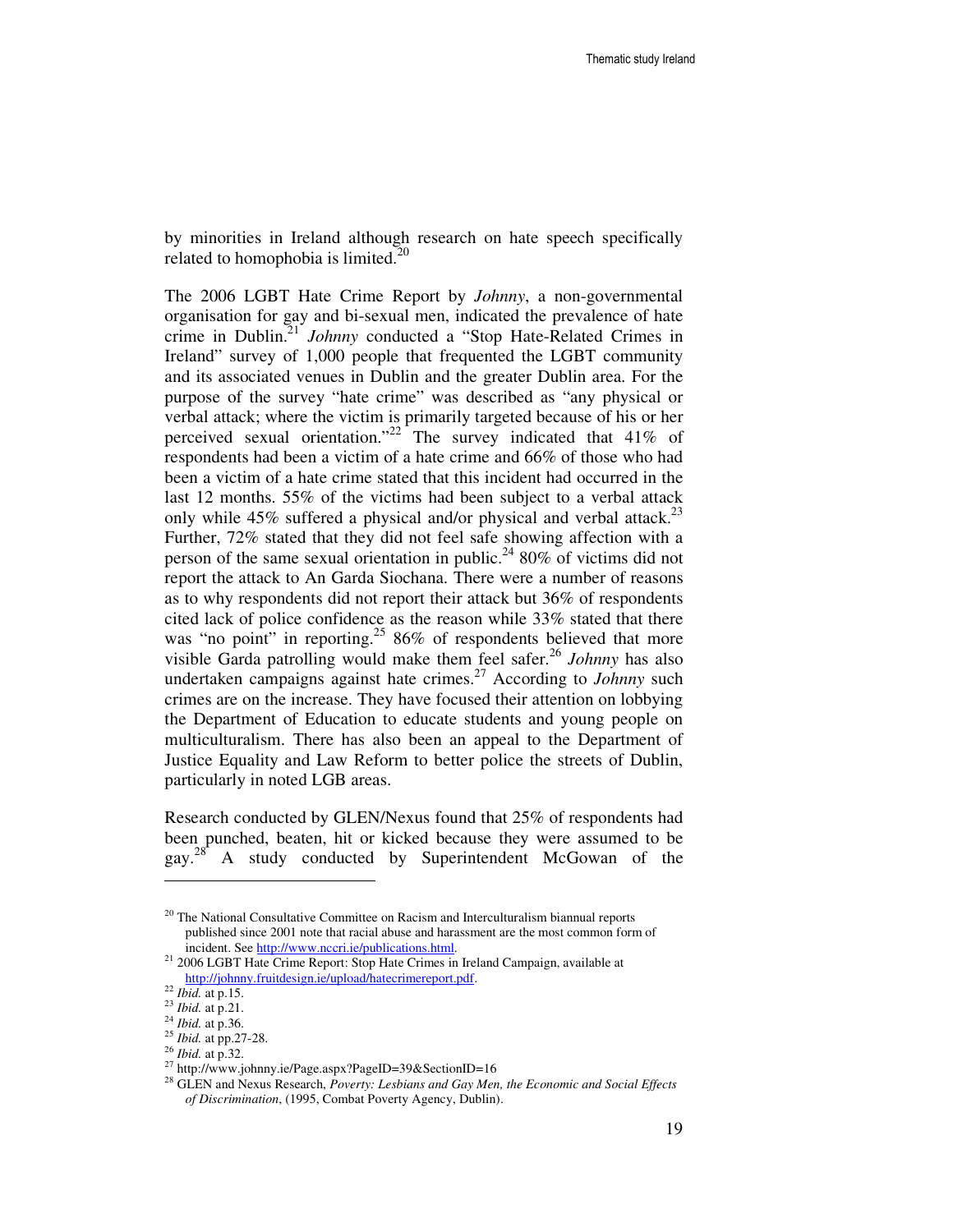Community Relations Section of An Garda Síochana carried out in 1999 indicated a high level of physical and verbal assaults on LGB individuals with 79% of respondents stating that they had been physically and verbally abused.<sup>29</sup> This report echoed that of the abovementioned *Johnny* report regarding the low levels of individual reporting of such incidences to the police. $30$ 

Hate speech of this nature can be covered by other legislation apart from the 1989 Act but these legislative provisions do not expressly refer to hate speech or sexual orientation. For example, Section 10 of the Non-Fatal Offences Against the Person Act 1997 makes harassment an offence but the behaviour must be persistent in nature in order to secure a conviction. Hate speech can also be dealt with under section 6 of the Criminal Justice (Public Order) Act 1994 which makes threatening abusive or insulting behaviour in a public place an offence. In order to be convicted for an offence under section 6 a person must intend to provoke a breach of the peace or be reckless as to whether a breach of the peace may be occasioned. Protection against violence can also be secured through, for example, the provisions of the Domestic Violence Act 1996. According to Part 9 of the Civil Partnership Bill 2009, the Domestic Violence Act 1966 will be amended to take civil partners into account. As stated previously, the Refugee Act 1996 recognises persecution on the grounds of sexual orientation (i.e. membership of a social group) as a basis upon which refugee status can be recognised.

If an incident of hate speech or a hate crime occurs it may be dealt with as an offence of "assault", "assault causing harm" or "causing serious harm" as defined by the Non-Fatal Offences Against the Person Act  $1997<sup>31</sup>$  Section 2 states that a person shall be guilty of the offence of assault who, without lawful excuse, intentionally or recklessly, - (a) directly or indirectly applies force to or causes an impact on the body of another, or (b) causes another to believe on reasonable grounds that he or she is likely immediately to be subject to any such force or impact, without the consent of the other. It is clear from the definition that words alone can constitute an assault, provided that the words amount to

<sup>29</sup> McGowan, P., (1999) *Anti-Gay and Lesbian Crime: A Study of the Problem in Ireland*, MA Thesis for Garda Síochana College, Ireland.

 $30$  The study found the reporting rate for such incidences was 35% for physical assaults and 11% for verbal assaults. Reasons for non-reporting included fear of Garda response, fear of reprisal and the victim felt it was not serious enough to report. McGowan, P., (1999) *Anti-Gay and Lesbian Crime: A Study of the Problem in Ireland*, MA Thesis for Garda Siochana College, Ireland.

<sup>&</sup>lt;sup>31</sup> Section 2, 3 and 4 of the Non Fatal Offences Against the Person Act 1997 respectively.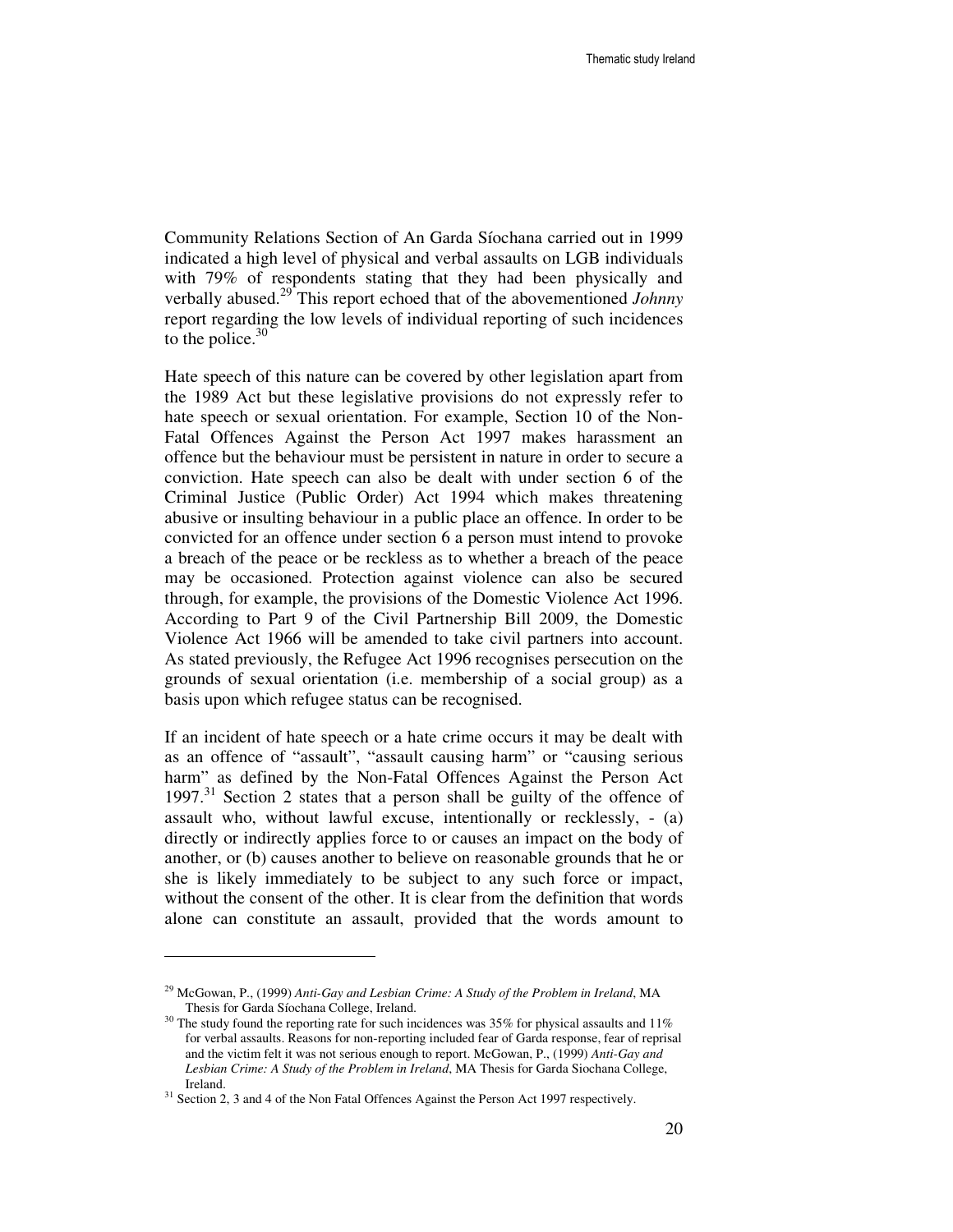reasonable grounds for the belief that the application of force or impact was immediately likely. Thus, an incident of hate speech could be dealt with through this provision.

In light of the practical difficulties experienced in prosecuting offences and securing convictions under the 1989 Act, the Minister for Justice, Equality and Law Reform announced in September 2000 that the Act was to undergo a comprehensive review. This remains the case. The Department of Justice, Equality and Law Reform under the auspices of the *National Action Plan Against Racism* commissioned a report on combating racism through the criminal law in 2005. This report is due to be published by the Department of Justice, Equality and Law Reform in April 2008. Although the report focuses on racially oriented hate speech, the authors have stated that the report and its recommendations have a wide application and will be useful in the context of addressing sexual orientation related hate speech. $32$  The authors presented some tentative findings of their research in March 2007 that are useful in discussing whether reform is necessary and, if so, what form it should take. In particular, the report considered the addition of a further element to existing offences creating racially aggravated criminal offences. Such offences add an additional element to offences such as assault causing harm or criminal damage to create a new offence of assault causing harm with racist intent or criminal damage with racist intent. However, the authors of the report concluded that the extension of these offences to include racist intent would not be appropriate noting that the criminal law does not traditionally deal with the motivation for committing a crime and that this would be more appropriately dealt with at sentencing stage. The research does not recommend making substantive changes to the Prohibition of Incitement to Hatred Act 1989.

A number of reform proposals have been presented since the Minister for Justice, Equality and Law Reform announced that the primary legislation was under review in 2000. The National Consultative Committee on Racism and Interculturalism (NCCRI) reviewed the Act and recommended the expansion of the provisions in the legislation to facilitate a greater number of convictions for the offences.<sup>33</sup> Cowhey recommends that incitement to hatred could be more effectively dealt

 $32$  Schweppe, J., Combating Racism through the Criminal Law, Spectrum: The Journal of the National Consultative Committee on Racism and Interculturalism, Issue 14 May 2007 p.9.

<sup>&</sup>lt;sup>33</sup> Prohibition of Incitement to Hatred Act 1989: A Review, (2001) available at http://www.nccri.ie/submissions/01AugLegislation.pdf.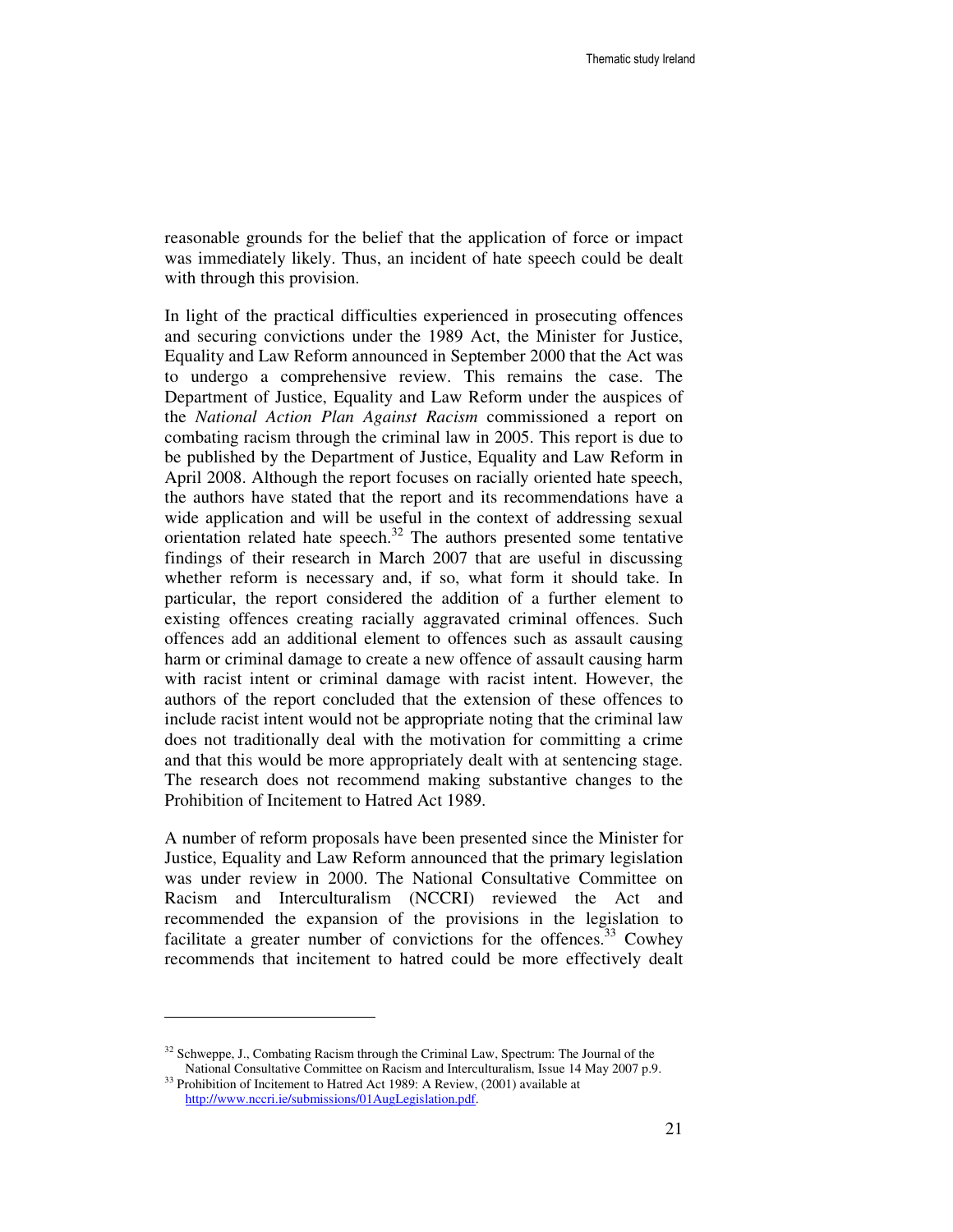with through public order legislation. $34$  Daly recommends the introduction of legislation to combat the primary manifestations of hate speech in Ireland. $35$  He argues that legislation should be enacted to the effect that acts targeting a member of a group protected by the 1989 Act, such as a member of a group of a particular sexual orientation, be dealt with as an offence against the person. The rationale for this reform is that "[t]he introduction of [such] measures would introduce a more multifaceted response to hate speech in this jurisdiction, and by reducing over-reliance on incitement to hatred legislation, would allow the reformed 1989 Act to work, not as a quasi-public order provision, but in Vance's wording, to 'serve symbolic and deterrent functions, encouraging civility in public debate by putting prospective defendants, particularly racist and xenophobic political parties and social organisations [sic], on notice of prohibited insults'. $536$  In relation to the Act itself and incitement to hatred, he recommends the amendment of the legislation in order to clarify the terms used in the sections. The NCCRI closed at the end of December 2008 due to cutbacks in the government budget. This decision will significantly weaken protection for LGB people. In addition to this the budget for the Office of the Minister of Integration was also cut at this time.

In the context of reform, account needs to be taken of the Council Framework Decision on Combating Certain Forms and Expressions of Racism and Xenophobia by Means of Criminal Law<sup>37</sup> and the Additional Protocol to the Convention on Cybercrime concerning the criminalisation of acts of a racist and xenophobic nature committed through computer systems.<sup>38</sup> In light of the Framework Decision and Additional Protocol it may be necessary to amend the 1989 Act to cover incitement to hatred of members of a group enumerated in the Act as well as the groups themselves, to require that proof of intent be a requirement in order to secure a conviction and to prohibit intentionally aiding and abetting the commission of an offence.<sup>39</sup>

<sup>&</sup>lt;sup>34</sup> Cowhey, D., "Racist hate speech law in Ireland: The need for reform", available at http://www.ucc.ie/colr/index.php?option=com\_content&task=view&id=84&Itemid=40.

<sup>35</sup> Daly, T., "Reform of the Prohibition of Incitement to Hatred Act 1989 – Part 2", (2007) 17(4*) Irish Criminal Law Journal* 16a at p.8-9.

<sup>36</sup> Daly, T., Reform of the Prohibition of Incitement to Hatred Act 1989 – Part 2, (2007) 17(4) *Irish Criminal Law Journal* 16a, at p.9

<sup>37</sup> See Council proposal 11522/2007.

<sup>&</sup>lt;sup>38</sup> The full text is available at <u>http://conventions.coe.int/Treaty/en/Treaties/Html/189.htm</u>.

<sup>&</sup>lt;sup>39</sup> Other reforms will be necessary but they are not directly relevant to homophobic hate speech. For a full discussion see Daly, T., "Reform of the Prohibition of Incitement to Hatred Act 1989 – Part 1", (2007) 17(3) Irish Criminal Law Journal 16.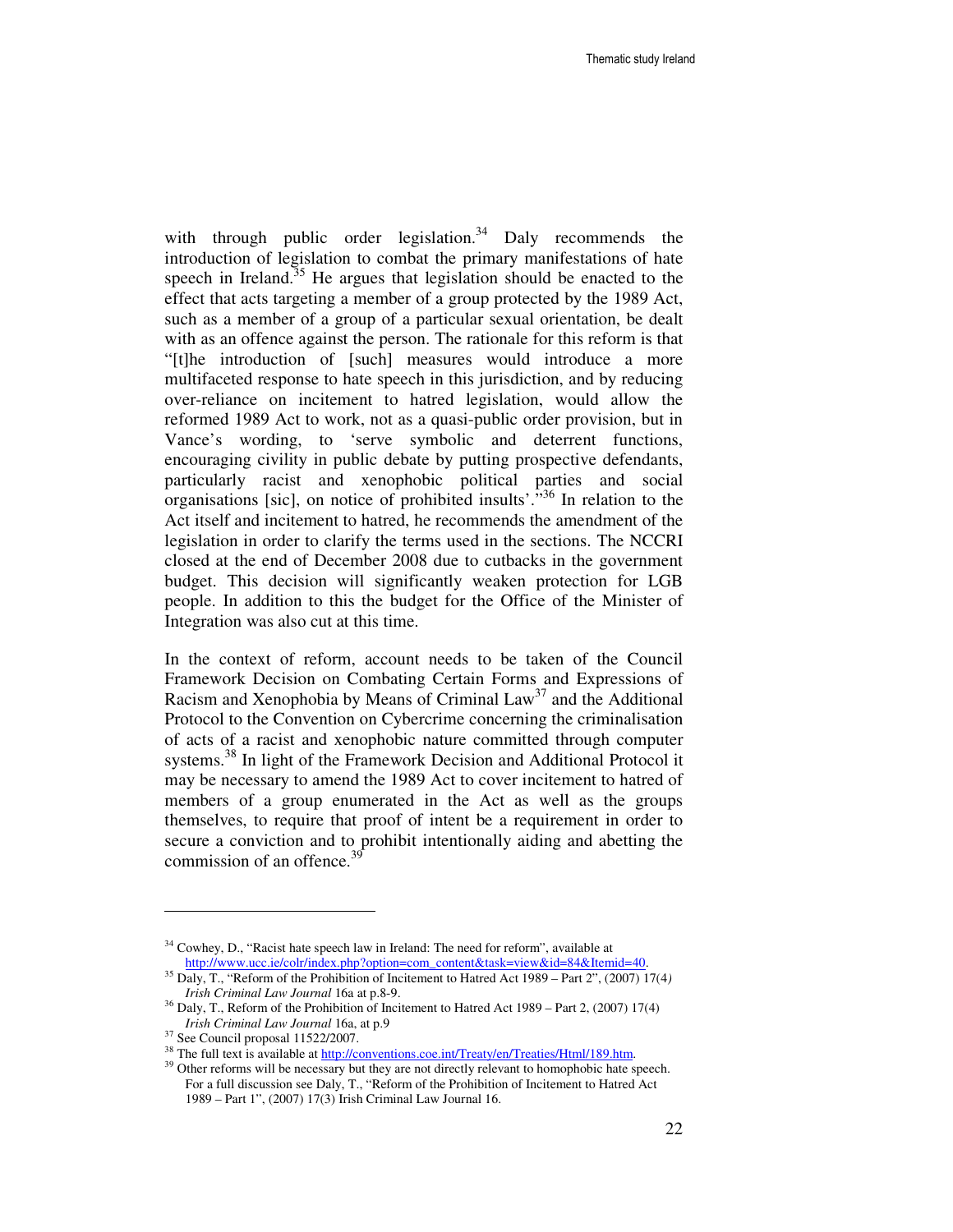While making adequate legislative provision is important in combating such behaviour the limits of the law, particularly in the criminal sphere, in addressing hate speech and other such homophobic behaviour must be recognised. Social and political structures are better placed to tackle homophobic behaviour at its source and a wide range of organisations and institutions are engaged in this activity in Ireland.<sup>40</sup> The importance in actively targeting and tackling such behaviour was highlighted by the Equality Authority, stating that "[u]nchecked public anti-homosexual comment or behaviours reinforce ideas linking difference to deviance which can in turn fuel further violence and harassment."<sup>41</sup>

There are no official statistics on cases involving homophobic motivation for hate speech. In fact, the authors are not aware of any such cases being taken under the Prohibition on Incitement to Hatred Act 1989.

If a common crime is committed with a homophobic motivation, that motivation may be dealt with at the sentencing stage of the criminal process. Statutory sentencing guidelines dealing with this do not exist. The dominant principle in Irish sentencing law is that a sentence must be proportionate to the gravity of the offence and the personal circumstances of the offender. Therefore, there is a possibility that at sentencing the court may consider homophobic motivation as an aggravating factor in the context of the gravity of the offence. Specific legislation does not exist to this effect. The aforementioned authors of a report on combating racism through the criminal law due to be published by the Department of Justice, Equality and Law Reform in April 2008 state that although there would be reluctance to impose statutory guidelines on the judiciary to deal with hate crimes such an approach may be appropriate and would be in keeping with the current criminal process.<sup>42</sup> Relevant case law or statistics are not available in this area.

<sup>&</sup>lt;sup>40</sup> See for example the Gay and Lesbian Equality Network, Gay HIV Strategies, Outhouse, Transgender Ireiand.

<sup>&</sup>lt;sup>41</sup>"Implementing Equality for Lesbians, Gays and Bisexuals", (2002) The Equality Authority, available at http://www.equality.ie/index.asp?locID=107&docID=88 at p.73.

<sup>&</sup>lt;sup>42</sup> Schweppe, J., Combating Racism through the Criminal Law, Spectrum: The Journal of the National Consultative Committee on Racism and Interculturalism, Issue 14 May 2007 p.10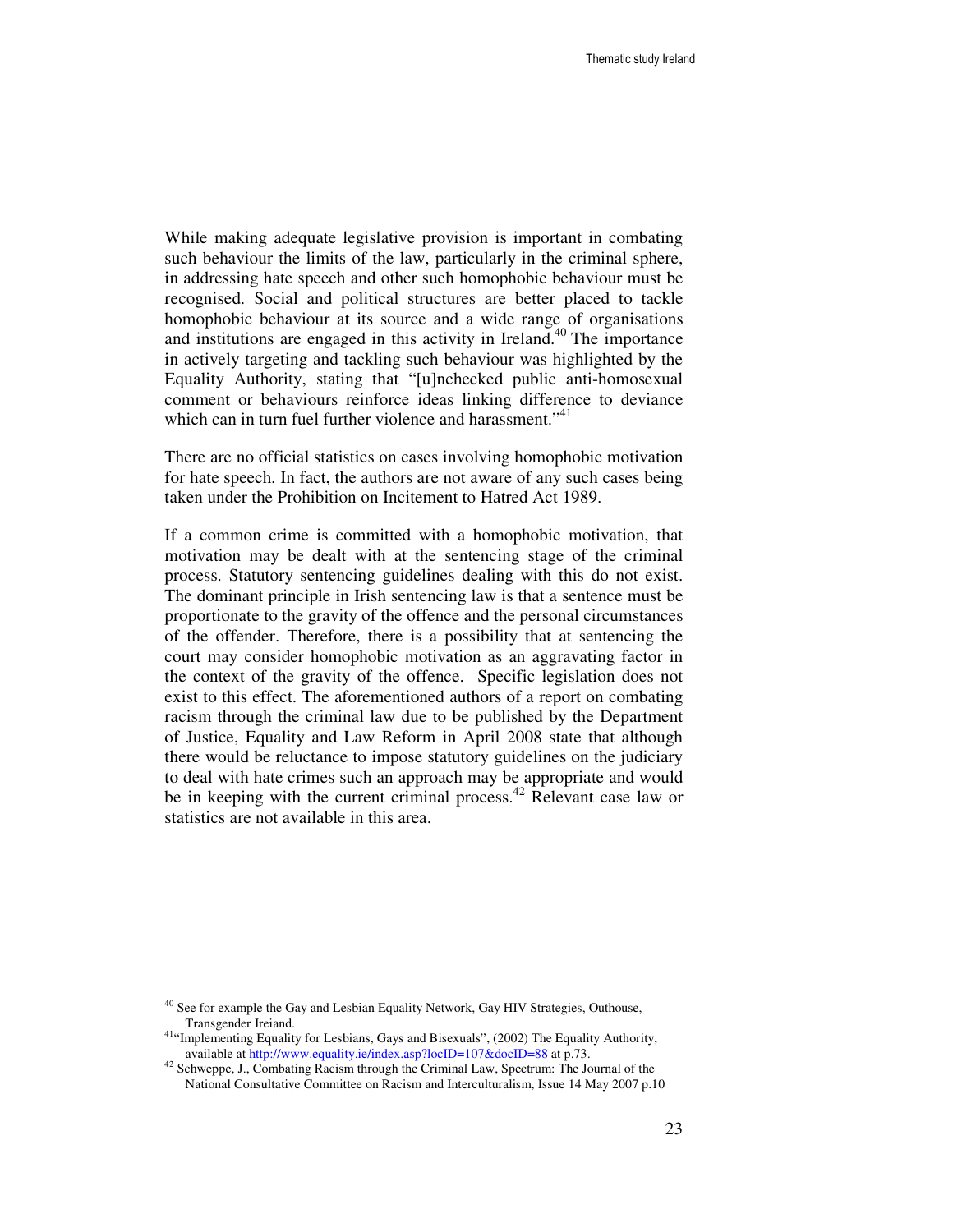# G. Transgender issues

In Ireland, there is no provision for transsexual people to be officially recognised in the gender in which they identify. As a consequence transsexual people do not have a right to marry in their reassigned gender or to change their birth certificate or to enjoy any right legally confined to the gender with which they identify.

Some protection against discrimination is afforded to transsexual people under Irish equality legislation (discussed above). The Employment Equality Act 1998 (as amended by the Equality Act 2004) has to be interpreted in a manner that takes account of the judgment of the European Court of Justice that prohibits workplace discrimination against a person for a reason related to gender reassignment<sup>43</sup>. The Equality Authority notes that the Equal Status Acts 2000-2004 will also have to be interpreted to provide transsexual people with protection against discrimination. Although other grounds of prohibited discrimination could be involved in transsexual cases it is clear that the gender ground – with all of the previously discussed advantages attaching to that ground – is engaged by such cases.

The consequences of not allowing transgendered people to be officially recognised in the gender with which they identify include the following:

- They cannot marry in their reassigned gender
- They are not currently entitled to have their birth certificates revised
- It may be necessary to reveal their original birth certificate gender when applying for a new job
- They may worry that if they do not disclose their legally recorded gender for insurance purposes that this may amount to fraud
- They are not entitled to enjoy any right legally confined to persons of the gender with which they identify.

A report by the Equality Authority<sup>44</sup> in 2004 highlighted the almost complete lack of health services for transsexual people. This Report pointed out that, in Ireland, access to and provision of appropriate treatments or provision for the health needs and service requirements of transsexual people more generally have not featured to date in key policy

<sup>43</sup> Case C-13/94.

<sup>44</sup> Eoin Collins, Nexus Research and Brian Sheehan. (2004) *Access to Health Services for Transsexual People*. Dublin: The Equality Authority.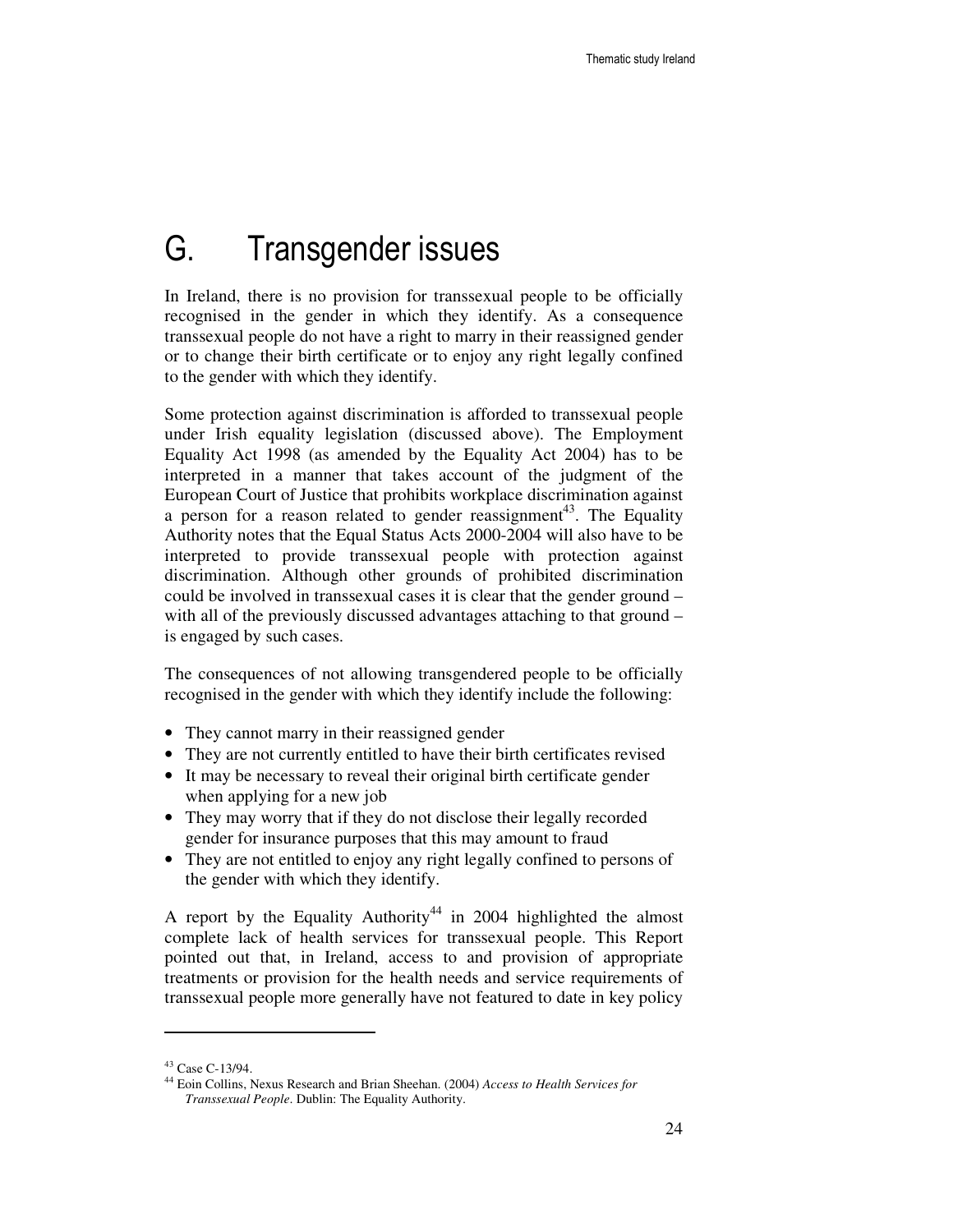developments at national level. An almost complete lack of research on the issue has also meant that the health and other needs of this group of the population have remained hidden and unexplored. Nor is there any documented information on current health sector practice across health board (now HSE) areas in terms of understanding or responding to the needs presented by transsexual persons.

The level and intensity of stigma attached to issues of gender variance means that transsexual people are often hidden from and invisible to both the general population and to service providers. This not only makes it difficult to establish the extent of the transsexual population, it also makes it extremely difficult to access this population in order to develop an understanding of their circumstances, needs and experiences. The capacity to understand needs is further constrained in an Irish context where, despite evidence of increased activism around the issue, there are limited resources available for representative organisations. There is also little evidence of any previous research in Ireland on the circumstances of transsexual people or on 'transsexualism' as an issue.

There is evidence to suggest that the health authorities have paid for gender reassignment surgery (which is not available in Ireland) in the United Kingdom. However, many people report being refused funding by public health authorities and their health insurance companies for treatments along the 'treatment path', including genital reassignment surgery.

In relation to marriage, there is an implicit constitutional bar on marriages between same-sex couples and this applies where the reassigned gender of a transsexual person has not been recognised officially and that person wishes to marry a person of the opposite sex.

There is no legislation regarding names and changes of names for transgendered persons. However, there is no prohibition in practice on a person adopting a new first name or surname by deed poll and using this on passports, driving licences, medical records, tax and social security documents. It remains unclear how this would be treated in relation to the differing eligibility for pensions and some social welfare benefits between male and female applicants.

A Passports Bill was introduced in parliament in recent years which proposed to recognise transgendered people and their rights to obtain passports in their reassigned gender. This Bill has not yet been enacted into law.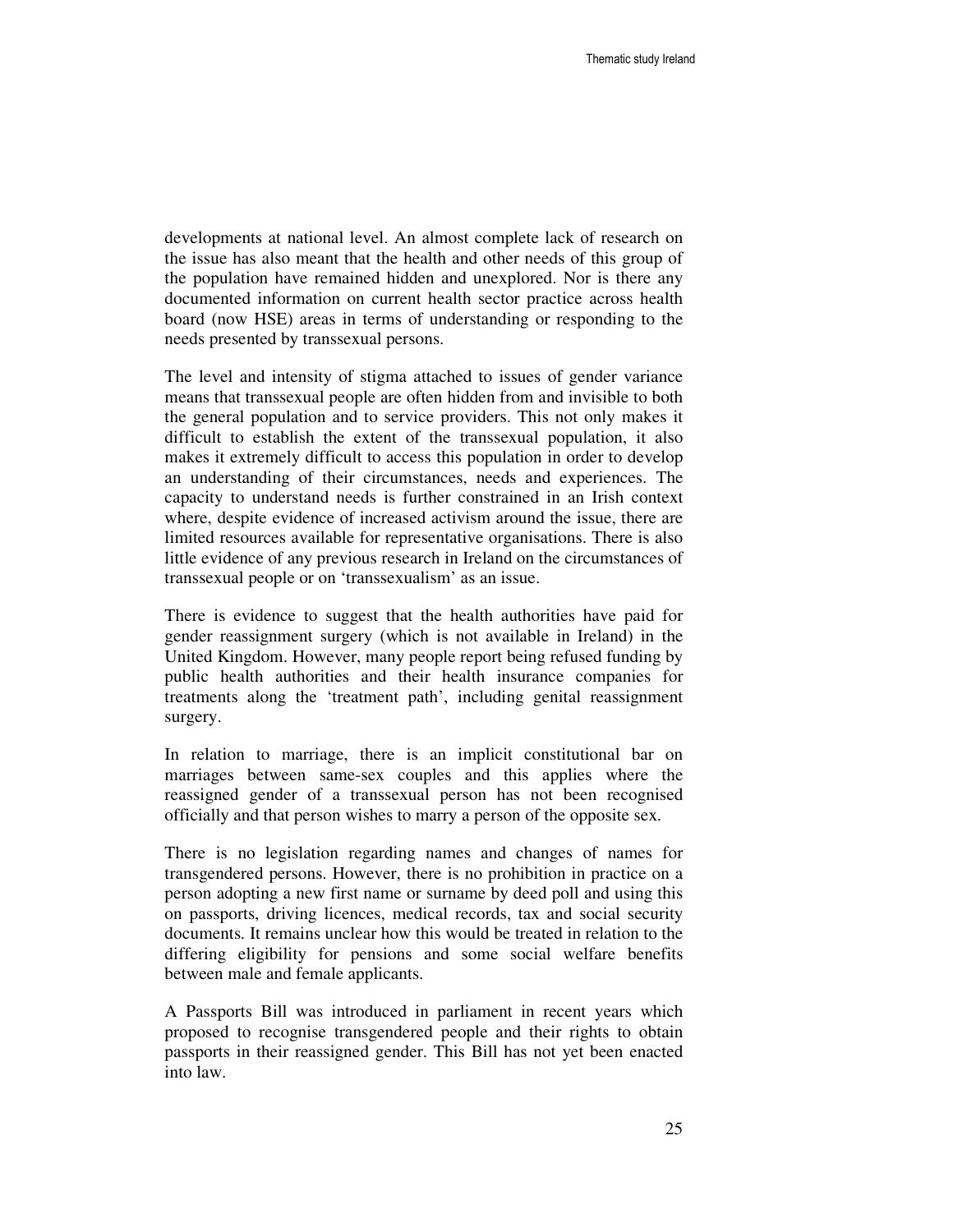Although there have been few cases taken by transgendered persons the most significant one is the case of *Lydia Foy v. An tArd-Chlaraitheoir* (Judgment October 2007). The details of the two stages of this case are set out in the Annex. Ultimately, it involved a finding that the Civil Registration Act 2004, which governs the registration of births, deaths and marriages made no provision for the registration of the gender of transgendered people with a reassigned gender.

The Civil Registration Act 2004 only allows the correction of typographical errors, but not the registration of a reassigned gender. The High Court found that this was incompatible with Article 8 ECHR as given further effect by the European Convention on Human Rights Act 2003. A declaration of incompatibility was made by the High Court under Section 5 of that Act. This was the first and only such order issued to date under the ECHR Act 2003 and requires the Taoiseach (Prime Minister) to lay before the Oireachtas (parliament) a copy of the order within 21 days. The effect of a declaration of incompatibility is not to render the legislation in respect of which it has been granted invalid but, rather, to alert the parliament to the incompatibility in question in order to prompt a political response. A person who receives a declaration of incompatibility may also receive an *ex gratia* award of compensation.

Many people change their names by deed-poll but no central register detailing which of these are transgendered persons is available.

In April 2009 Ireland held its first Transgender Human Rights Conference and Educational Seminar. Professor Stephen Whittle from Manchester Metropolitan University highlighted the fact that the legal framework for transgender people in this country is wholly inadequate. The conference, entitled 'Transforming Attitudes', was organised by Transgender Equality Network Ireland<sup>45</sup>, The Union of Students in Ireland<sup>46</sup> and Belong to Youth Services.<sup>47</sup> Professor Whittle chaired the conference and spoke of his research concerning transgender people in Britain and the health service. The purpose of the seminar was to inform civil organisations and policy makers about transgender issues in Ireland. Teni Chairperson, Cat McIlroy, said that they hoped "the conference will mark a watershed moment in the recognition of human rights for transgender people in Ireland.

<sup>45</sup> www.teni.ie

<sup>46</sup> www.usi.ie

<sup>47</sup> www.belonto.org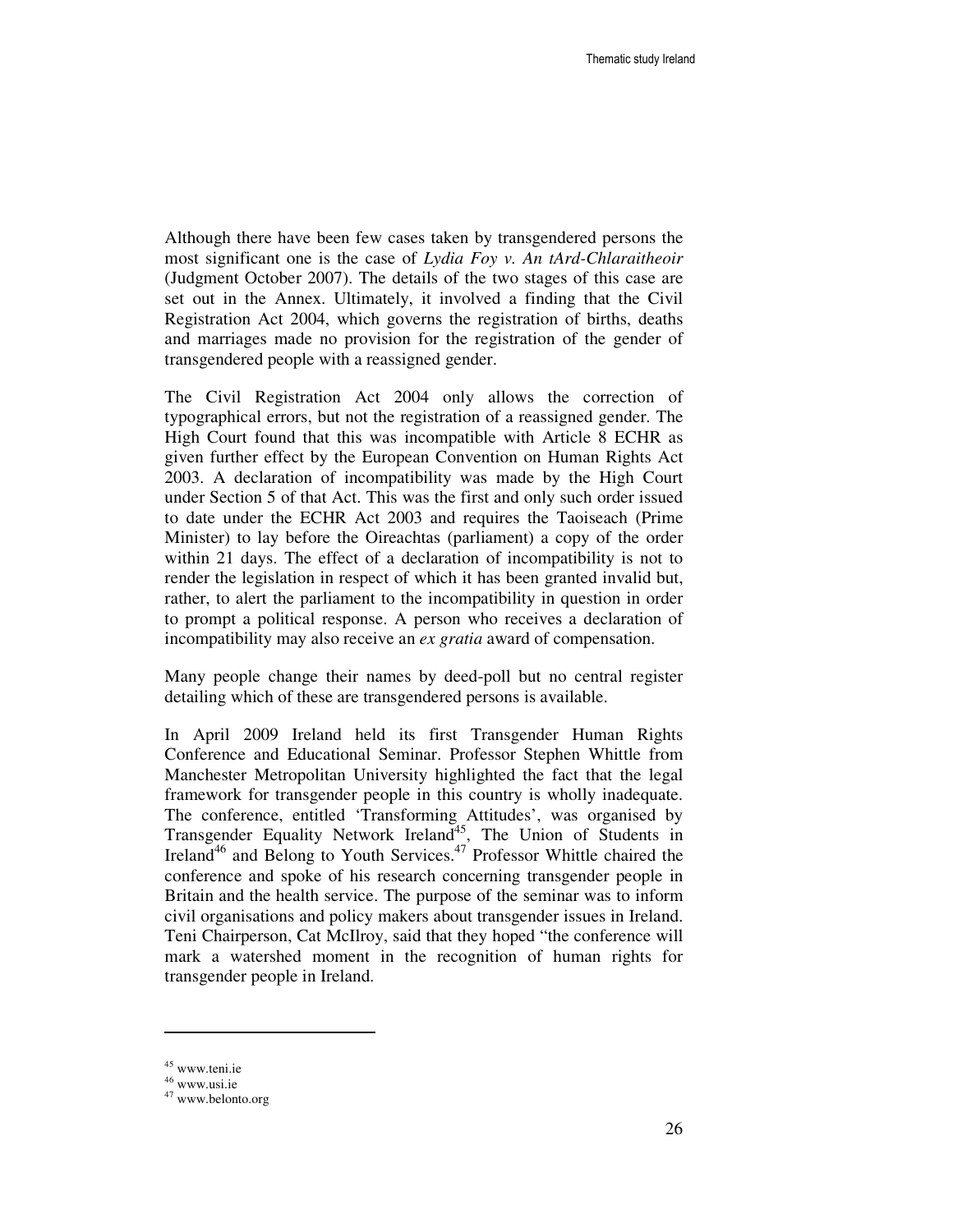A research report called *Transphobia in Ireland<sup>48</sup>* was published in 2009 by the Transgender Equality Network Ireland and highlights the distinct lack of legislation that defines hate crimes. The European Convention of Human Rights has guaranteed the rights of transsexual people. This report documents how Ireland has failed to introduce legislation to reform current domestic laws in relation to transsexuals. The report further indicates that the lack of data on hate crime in Ireland is not indicative of an absence of such crimes. The reality is that such crimes are not reported and the Gardai do not collect or publish data on such incidents. The main aims of the report were to:

- Identify what policies or guidelines are in place to report transphobic incidents in Ireland.
- Document barriers to access support and justice.
- To make recommendations about the recording and monitoring of transphobic incidents and hate crime, involving consultations between policy makers, An Garda Siochana, and the transgender community.

# H. Miscellaneous

Research has shown that here are no legal provisions comparable the Lithuanian law prohibiting homosexual behaviour in Ireland

There is no information available regarding phallometry or phallometric testing

<sup>48</sup>

http://www.teni.ie/Publications?action=AttachFile&do=get&target=Transphobia+in+Ireland+ Report.pdf

<sup>&</sup>lt;sup>50</sup> Informal liaison and support has been in existence at Pearse St. Garda Station in Dublin since 1996.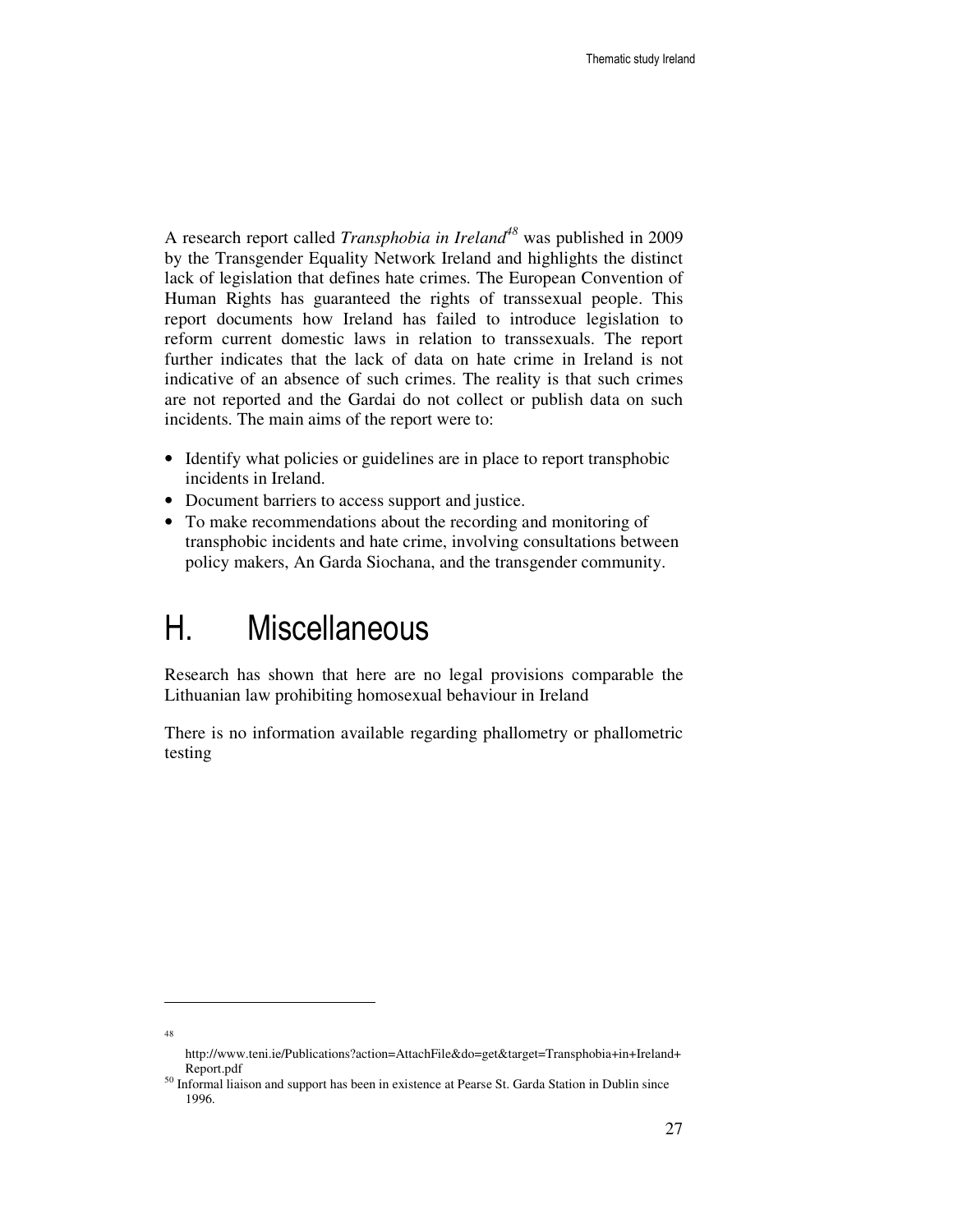# I. Good practices

Apart from issues discussed in the foregoing paragraphs what might be instanced as evidence of good practice from Ireland is as follows:

- The priority attached to LGBT issues by the Equality Authority which is charged with responsibility for multiple grounds of discrimination. This is evidenced by the establishment and resourcing of an Advisory Group on LGB issue. It is also noteworthy that the Authority was the first statutory body to call for equality in marriage for same-sex couples in a report published in 2002 (*Implementing Equality for Lesbians, Gays and Bisexuals*).
- The relative informality of procedures used in cases before the Equality Tribunal although this can be overstated as an example of good practice Over time good working relations between LGB nongovernmental organisations and An Garda Siochana have evolved. At a practical level, there appears to be a number of examples of good practice currently evident in Ireland. In particular, An Garda Síochana is active in dealing with and addressing homophobic violence, harassment and hate speech. 25 Garda Liaison Officers have been appointed to act as a point of contact for LGB people reporting homophobia, hate speech or homophobic violence.<sup>50</sup> In the  $2006$ LGBT Hate Crime Report, 70% of respondents stated that they were aware of these Liaison Officers.<sup>51</sup> The Gay and Lesbian Equality Network (GLEN) has worked with the Garda to develop a LGBT Community Safety Strategy for the Dublin Metropolitan Region launched by the Minister for Justice, Equality and Law Reform in June  $2006$ <sup>52</sup> The core elements of the strategy include:
	- A drop-in service at an LGBT community centre.
	- Regular Forum meetings between the Gardaí, LGB commercial venues and other community representatives.
	- Re-establishing a National Advisory Panel to discuss policing and the LGB population.

Further examples of positive work being carried out by the Garda include developing leaflets for the LGB community encouraging people to report homophobic crimes; providing information on Garda

<sup>51</sup> 2006 LGBT Hate Crime Report: Stop Hate Crimes in Ireland Campaign, available at http://johnny.fruitdesign.ie/upload/hatecrimereport.pdf at p.35

<sup>&</sup>lt;sup>52</sup> It is expected that this will be expanded to a national level.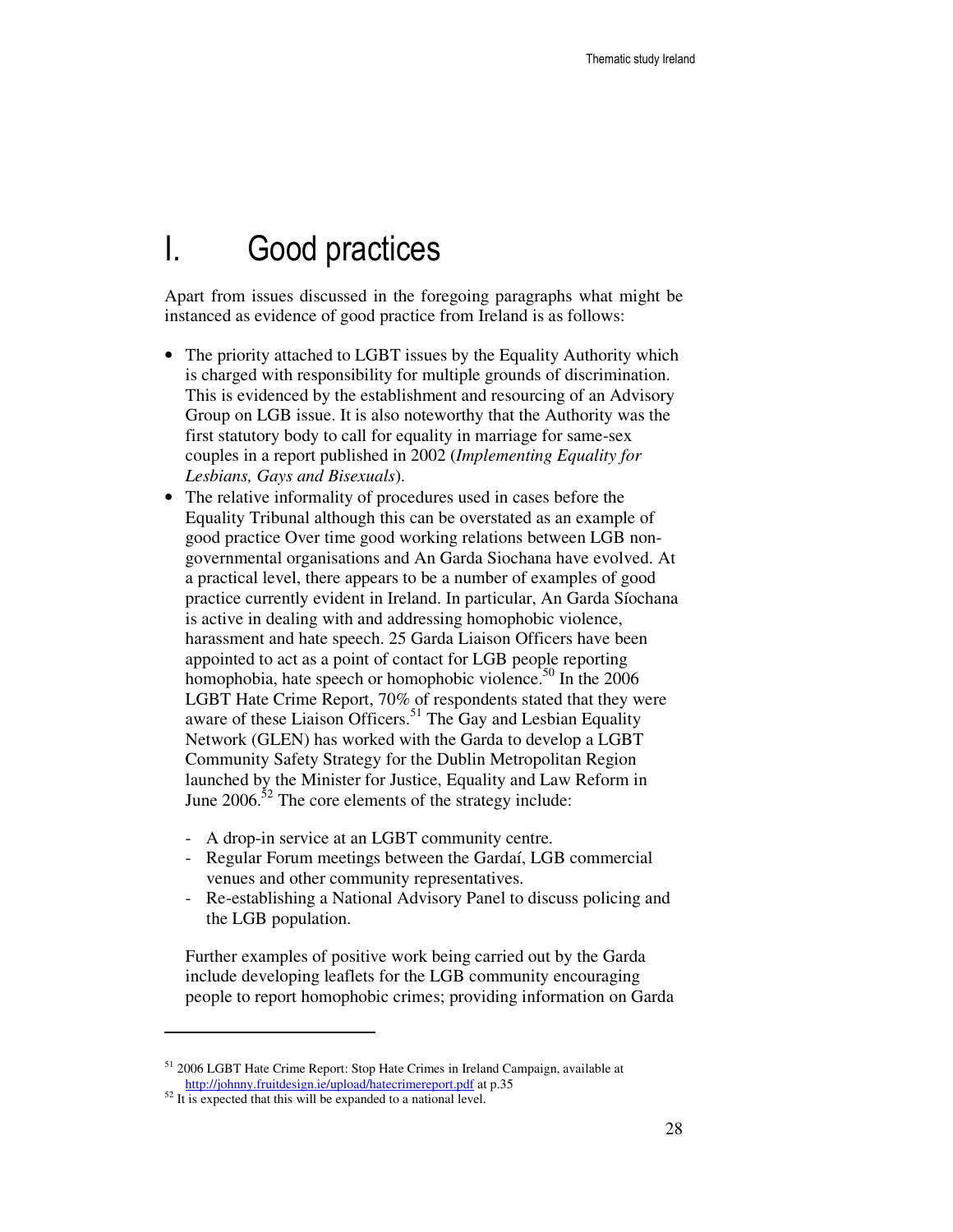Liaison Officers to members of the LGB community; and providing training for Garda on LGB issues.

- The 'equivalence' requirement of the Good Friday / Belfast Agreement 1998 which requires the Republic of Ireland to have an equivalent level of protection for human rights (including the right to equality) as exists in Northern Ireland. It should, however, be pointed out that the full potential of this principle has not been realised. Because of the relatively sophisticated apparatus for dealing with discrimination in Northern Ireland, underpinned by a statutory duty on public bodies not to discriminate, the formally high standards in that part of the island of Ireland could well act as an elevating benchmark of good practice in the Republic of Ireland.
- In a report<sup>53</sup> jointly published by the Equality Authority over 40 people were interviewed to determine the experiences of lesbians, gays and bisexuals with the health services in North West Ireland. It studied and identified the restrictions faced by LGB people preventing them from accessing such services. The report also suggests good practice to be implemented in the HSE and by individual health providers. The participants suggested how health services for LGB people could be improved. Among these suggestions were:
	- Emphasising a culture of equal rights rather than special treatment.
	- Acknowledging that patients and staff could be gay, lesbian, or bisexual and raise the visibility of LGB people throughout the health service.
	- Introduce and influence more training on LGB issues and about specific medical issues for them.
	- Work in conjunction with the LGB community and others concerned with LGB health.

Another significant consideration was developing a working relationship with the educational sector. The importance of working jointly with all levels of the education sector and in particular designing programmes to inform about sexual orientation issues and to challenge prejudice and ignorance.

Further evidence of good practice can be drawn from certain research conducted on addressing homophobic bullying in 2008 by the Equality Authority. In a report called '*Developing Good Practice in Addressing* 

<sup>&</sup>lt;sup>53</sup> Gibbons, Mary: Recognising LGB identities in Health Services, http://www.equality.ie/getFile.asp?FC\_ID=433&docID=711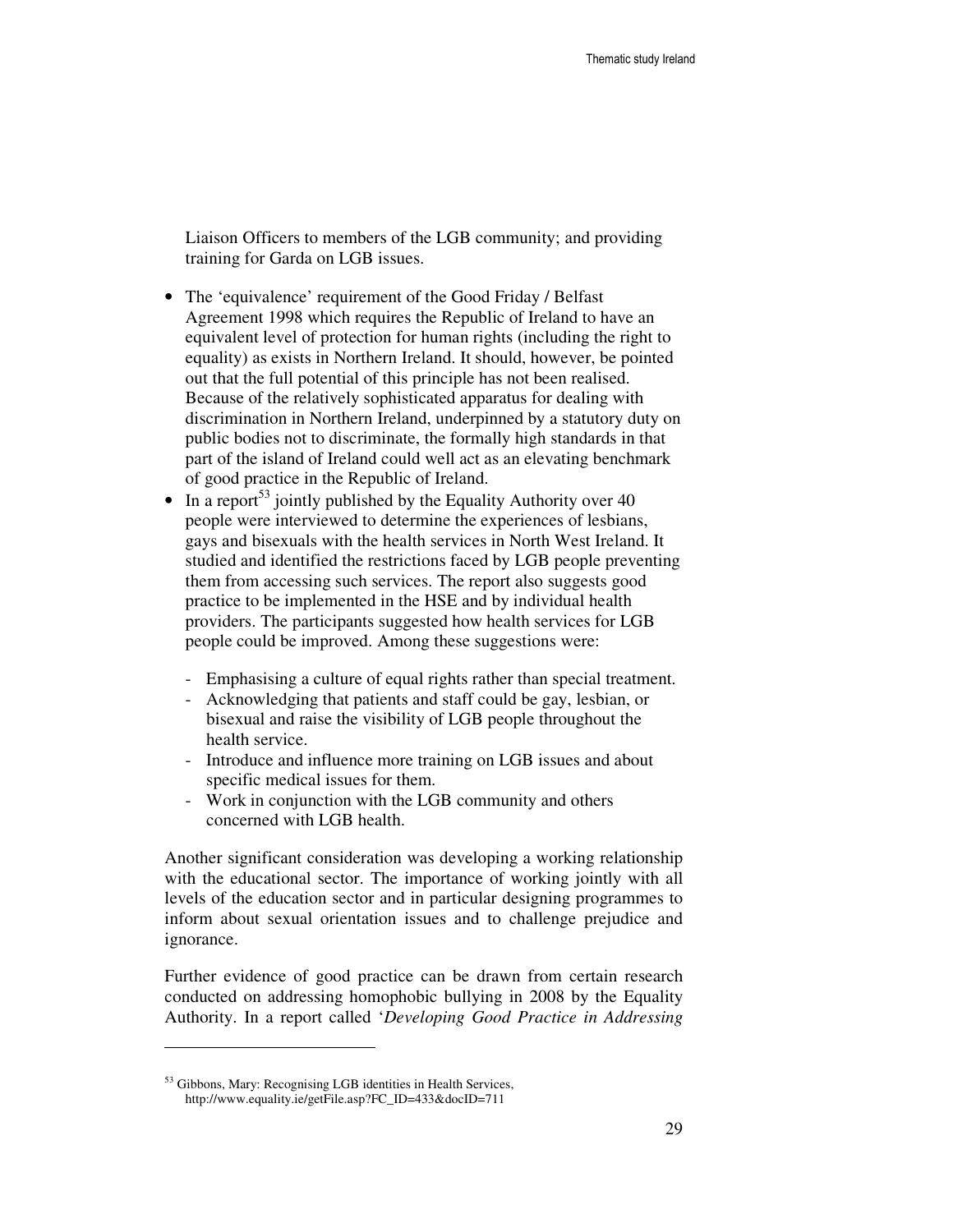*Homophobic Bullying in Second-Level Schools',* guidance is provided for educational practitioners on good practice in developing and implementing strategies to address homophobic bullying.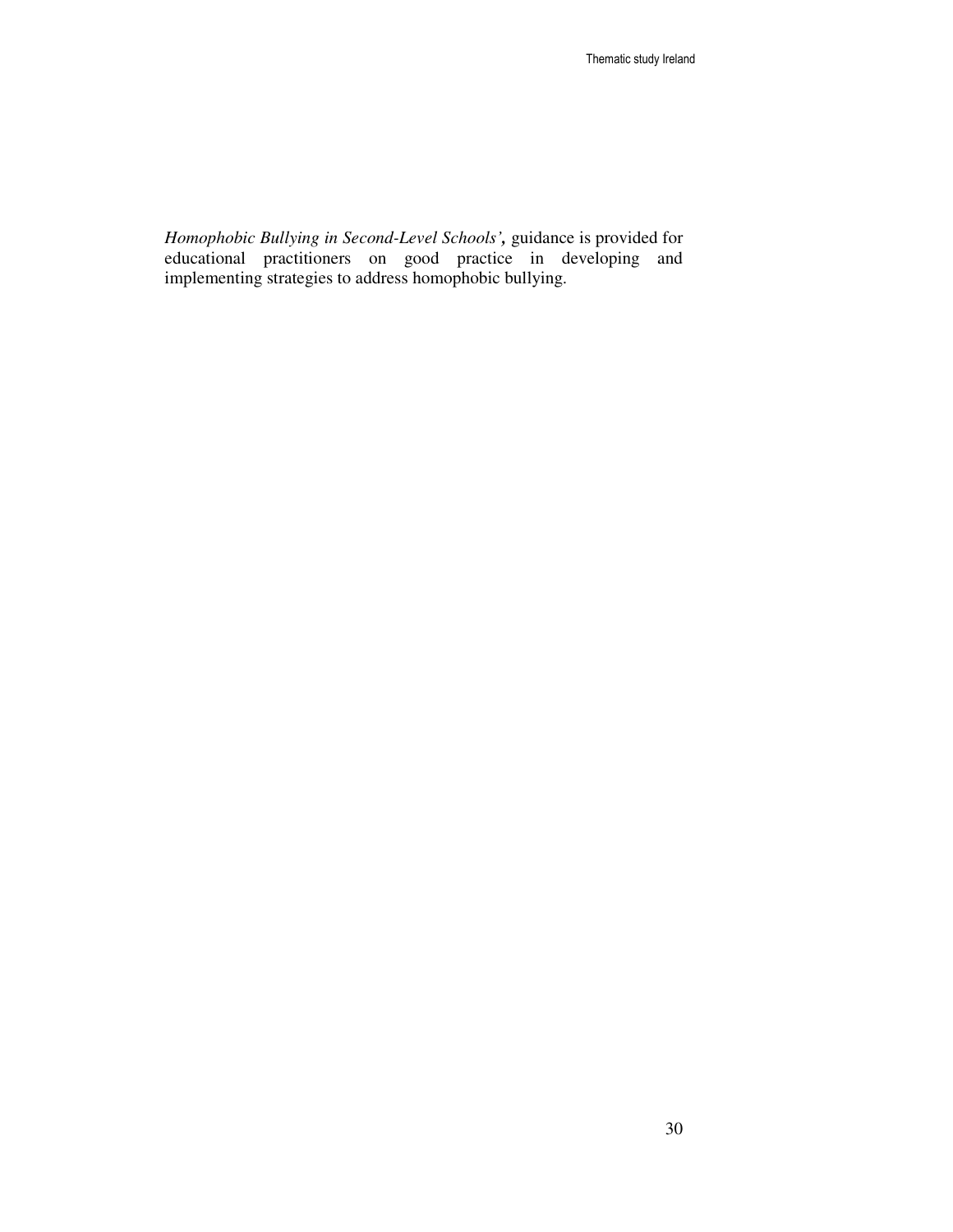# Annex 1 – Case law

#### **Transgender – case 1**

| Case title                                                                                 | Foy v. An tArd- Chlaraitheoir (Registrar General) and others (No. 1)                                                                                                                                                                                                                                                                                                                                                                                                                                                                                                                                                                                                                                                                                                                                                                                                                                                                                                                                                                                                                |  |  |  |  |
|--------------------------------------------------------------------------------------------|-------------------------------------------------------------------------------------------------------------------------------------------------------------------------------------------------------------------------------------------------------------------------------------------------------------------------------------------------------------------------------------------------------------------------------------------------------------------------------------------------------------------------------------------------------------------------------------------------------------------------------------------------------------------------------------------------------------------------------------------------------------------------------------------------------------------------------------------------------------------------------------------------------------------------------------------------------------------------------------------------------------------------------------------------------------------------------------|--|--|--|--|
| <b>Decision Date</b>                                                                       | 9 July 2002                                                                                                                                                                                                                                                                                                                                                                                                                                                                                                                                                                                                                                                                                                                                                                                                                                                                                                                                                                                                                                                                         |  |  |  |  |
| Reference Details (type<br>and title of court/body; in<br>original language and<br>English | High Court:                                                                                                                                                                                                                                                                                                                                                                                                                                                                                                                                                                                                                                                                                                                                                                                                                                                                                                                                                                                                                                                                         |  |  |  |  |
| Key facts of case (500<br><i>words</i> )                                                   | The applicant was born a male with conforming biological structures. He was diagnosed as<br>suffering from gender identity disorder and underwent gender reassignment surgery. She<br>subsequently sought to have her birth certificate amended to reflect what she maintained<br>should have been her gender since birth. The Registrar General refused, and the applicant<br>applied for judicial review. She contended, inter alia, that, having regard to the most recent<br>scientific evidence, there was a further indicator of sexual differentiation other than the<br>traditional chromosomal, gonadal and genital tests as set out in previous authority, namely<br>brain differentiation, which should be decisive if inconsistent with the biological markers, and<br>that, consequently, there had been an error of fact or a clerical error such that her birth<br>certificate should be rectified under s 27 of the Births and Deaths Registration (Ireland) Act<br>1880. The Registrar General replied that, by virtue of s 15 of the Vital Statistics and Births, |  |  |  |  |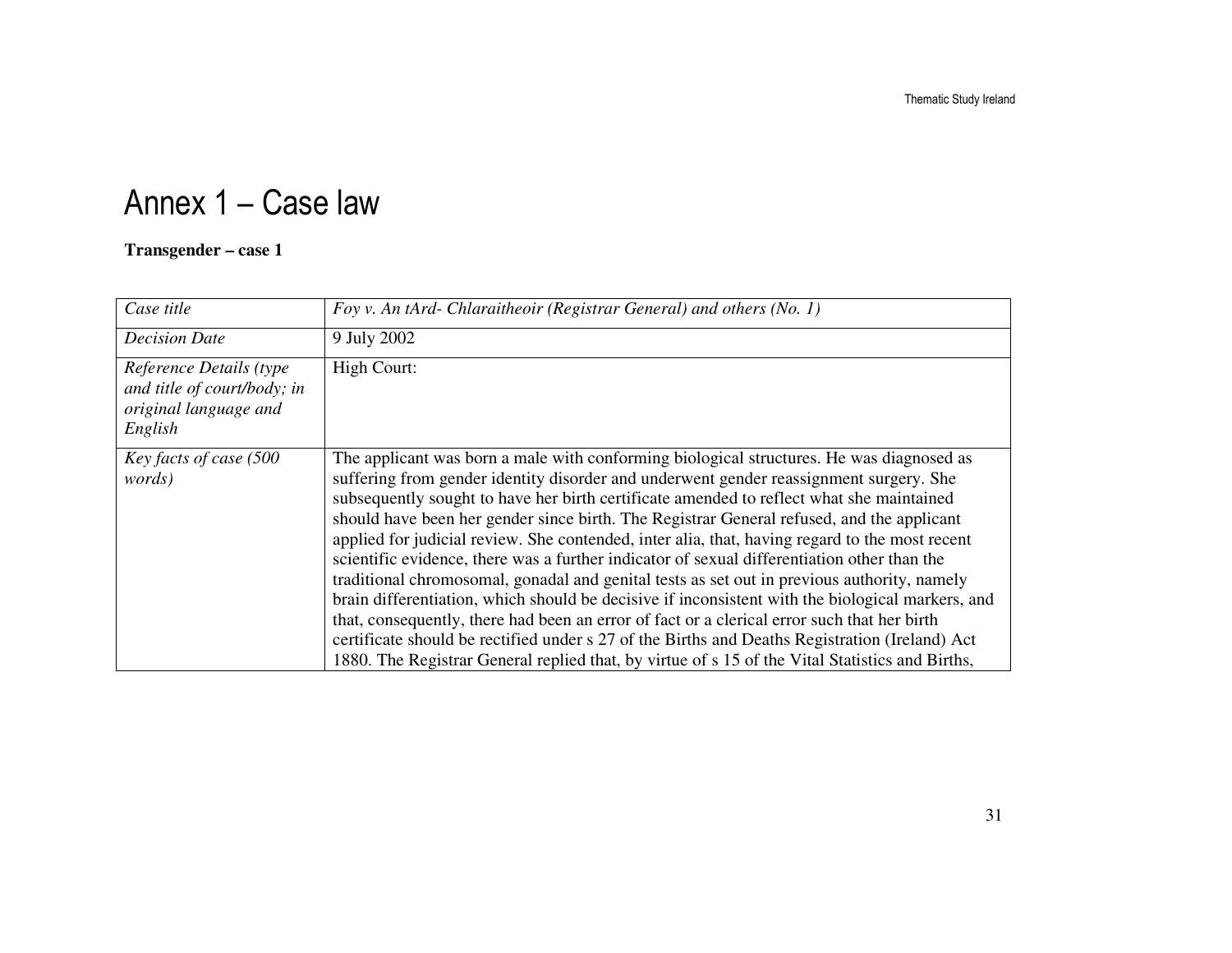|                                     | Deaths and Marriages Registration Act 1952, s 5 of the Births, Deaths and Marriages<br>Registration Act 1972 and s 7 of the Registration of Births Act 1996, the preceding legislation<br>had effectively been re-enacted such that it enjoyed the presumption of constitutionality. Issues<br>arose, inter alia, as to: (i) whether the criteria for determining sex should also include brain<br>differentiation; (ii) whether the mechanisms available for amending the birth certificate,<br>namely s 8 of the 1880 Act, as amended by s 5 of the 1952 Act, and s 27 of the 1880 Act (set<br>out at [72-3]) could achieve the rectification sought by the applicant; and (iii) if not, did the<br>absence of any such provision by which that rectification could be achieved render the                                                                                                                                                                                                                                                                                                                                                                                                                                                                                                                                                                                                                              |
|-------------------------------------|---------------------------------------------------------------------------------------------------------------------------------------------------------------------------------------------------------------------------------------------------------------------------------------------------------------------------------------------------------------------------------------------------------------------------------------------------------------------------------------------------------------------------------------------------------------------------------------------------------------------------------------------------------------------------------------------------------------------------------------------------------------------------------------------------------------------------------------------------------------------------------------------------------------------------------------------------------------------------------------------------------------------------------------------------------------------------------------------------------------------------------------------------------------------------------------------------------------------------------------------------------------------------------------------------------------------------------------------------------------------------------------------------------------------------|
|                                     | legislative scheme unconstitutional by reference to the applicant's rights to privacy, to dignity,<br>to equality and to marry, and having regard to increasingly sympathetic jurisprudence under<br>the European Convention on Human Rights. The application would be dismissed.                                                                                                                                                                                                                                                                                                                                                                                                                                                                                                                                                                                                                                                                                                                                                                                                                                                                                                                                                                                                                                                                                                                                         |
| Main Reasoning/<br><b>Arguments</b> | (1) The evidence to date was insufficient to establish the existence of brain differentiation as a<br>marker of sex. (2) An amendment under s 8 of the 1880 Act, as amended by s 5 of the 1952<br>Act, could, by itself, have no effect on the sex specified in column four. Further, the birth<br>certificate was a historical document recording facts and events particular to the date of birth.<br>In those circumstances, and having regard to the findings on the medical evidence, the error<br>alleged by the applicant could not, under any circumstances, be described as a clerical error for<br>the purposes of s 27 of the 1880 Act and the 1880 Regulations. Moreover, as the applicant was,<br>at birth, a male with conforming biological structures, there had been no error of fact or<br>substance for the purposes of s $27(3)$ of the 1880 Act (see [101], [123-5]). (3) Neither s 15(2)<br>of the 1952 Act, s 5 of the 1972 Act, nor s 7 of the 1996 Act had the effect of re-enacting the<br>earlier legislation such that the presumption of constitutionality arose in relation to the latter. In<br>the context of what a birth certificate truly was, the absence of a provision to permit the<br>rectification sought did not undermine the applicant's rights to privacy and dignity. Any<br>difference of treatment between the applicant and a biological female was not unjust invidious |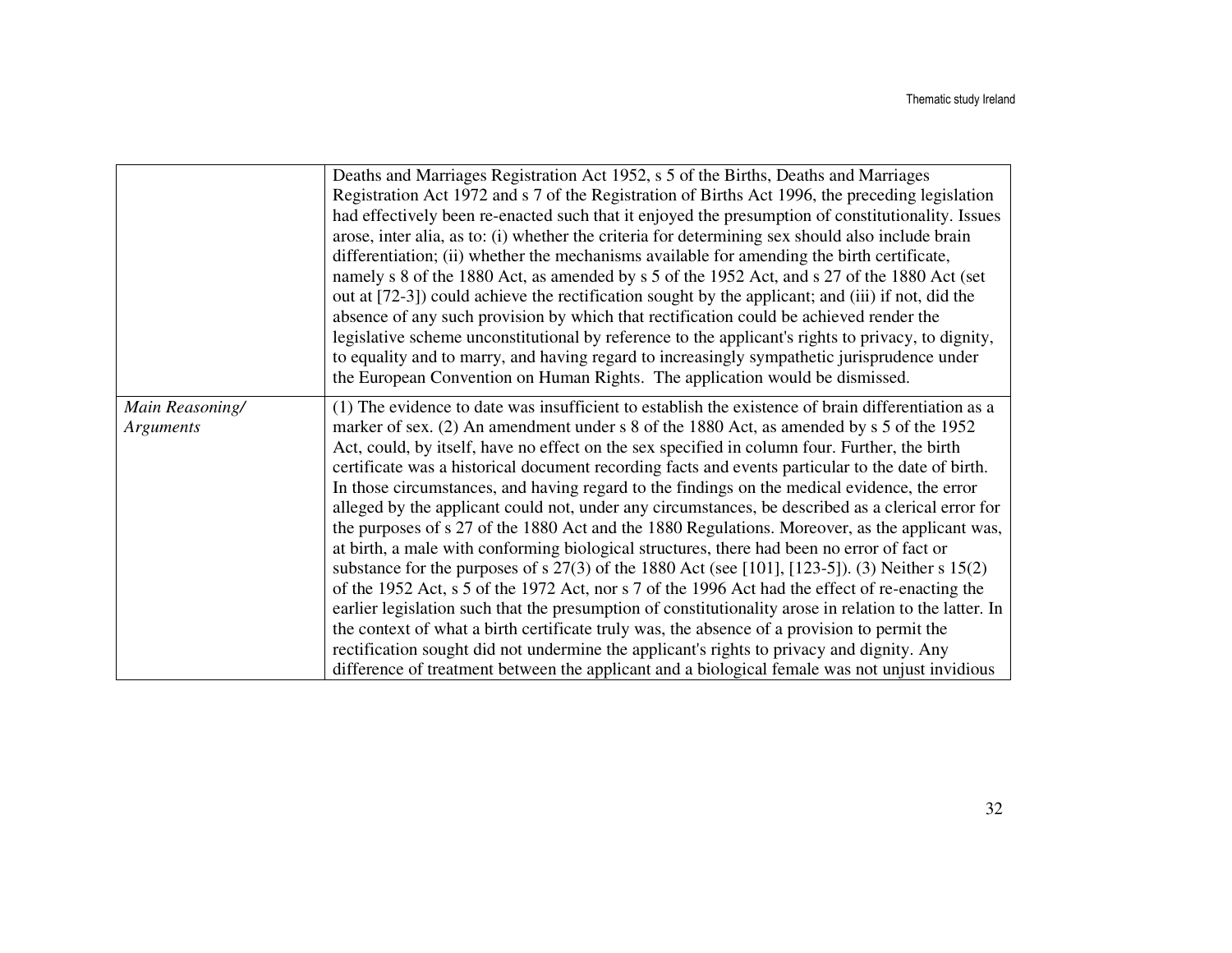|                                                 | or arbitrary. Marriage, as understood by the Constitution, by statute, and by case law, referred<br>to the union of a biological man with a biological woman. Accordingly, there was no<br>sustainable basis for the submission that the existing law, which prohibited the applicant from<br>marrying a party who was of the same biological sex, was a violation of her Constitutional<br>right to marry. In any event, the right to marry was not absolute and the interference in<br>question was legitimate (see [134], [170-5]).                                                                                                                                                                                                                                                                                                                                                                                                                                                                                                                                                                                                                                                                                                                                                                                                                                                                          |  |  |  |  |  |
|-------------------------------------------------|-----------------------------------------------------------------------------------------------------------------------------------------------------------------------------------------------------------------------------------------------------------------------------------------------------------------------------------------------------------------------------------------------------------------------------------------------------------------------------------------------------------------------------------------------------------------------------------------------------------------------------------------------------------------------------------------------------------------------------------------------------------------------------------------------------------------------------------------------------------------------------------------------------------------------------------------------------------------------------------------------------------------------------------------------------------------------------------------------------------------------------------------------------------------------------------------------------------------------------------------------------------------------------------------------------------------------------------------------------------------------------------------------------------------|--|--|--|--|--|
|                                                 | In the applicant's daily interaction with persons, with services and with society generally and<br>the law, there remained only a limited number of circumstances in which her birth certificate<br>would have to be produced. Furthermore, the state had a legitimate interest in having in place a<br>system of registration of births, the resulting register being a document of historical value. It<br>was not unreasonable for that system to include an entry for the sex of the child in question. It<br>could not rationally be suggested that no entry should be made for persons in the position of<br>the applicant as that would render the entire system inoperable. One could not know at birth<br>whether in later life any given child would suffer from gender identity disorder. Accordingly,<br>the interference with the applicant's rights to privacy and to dignity was proportionate. In<br>relation to the right to equality, a male to female transsexual could never shed entirely their<br>male biological characteristics, and, likewise, could never acquire in many material respects,<br>vital characteristics of the female sex. What difference in treatment there was did not apply<br>within male to female transsexuals as a group, or within female to male transsexuals as a<br>group; in either group, the rectification sought would be refused for the same reasons. |  |  |  |  |  |
| Key Issues (concepts,<br>interpretation in case |                                                                                                                                                                                                                                                                                                                                                                                                                                                                                                                                                                                                                                                                                                                                                                                                                                                                                                                                                                                                                                                                                                                                                                                                                                                                                                                                                                                                                 |  |  |  |  |  |
| Results (sanctions) and key<br>consequences or  | Implications of the case were that Lydia Foy was unable to have her birth certificate amended                                                                                                                                                                                                                                                                                                                                                                                                                                                                                                                                                                                                                                                                                                                                                                                                                                                                                                                                                                                                                                                                                                                                                                                                                                                                                                                   |  |  |  |  |  |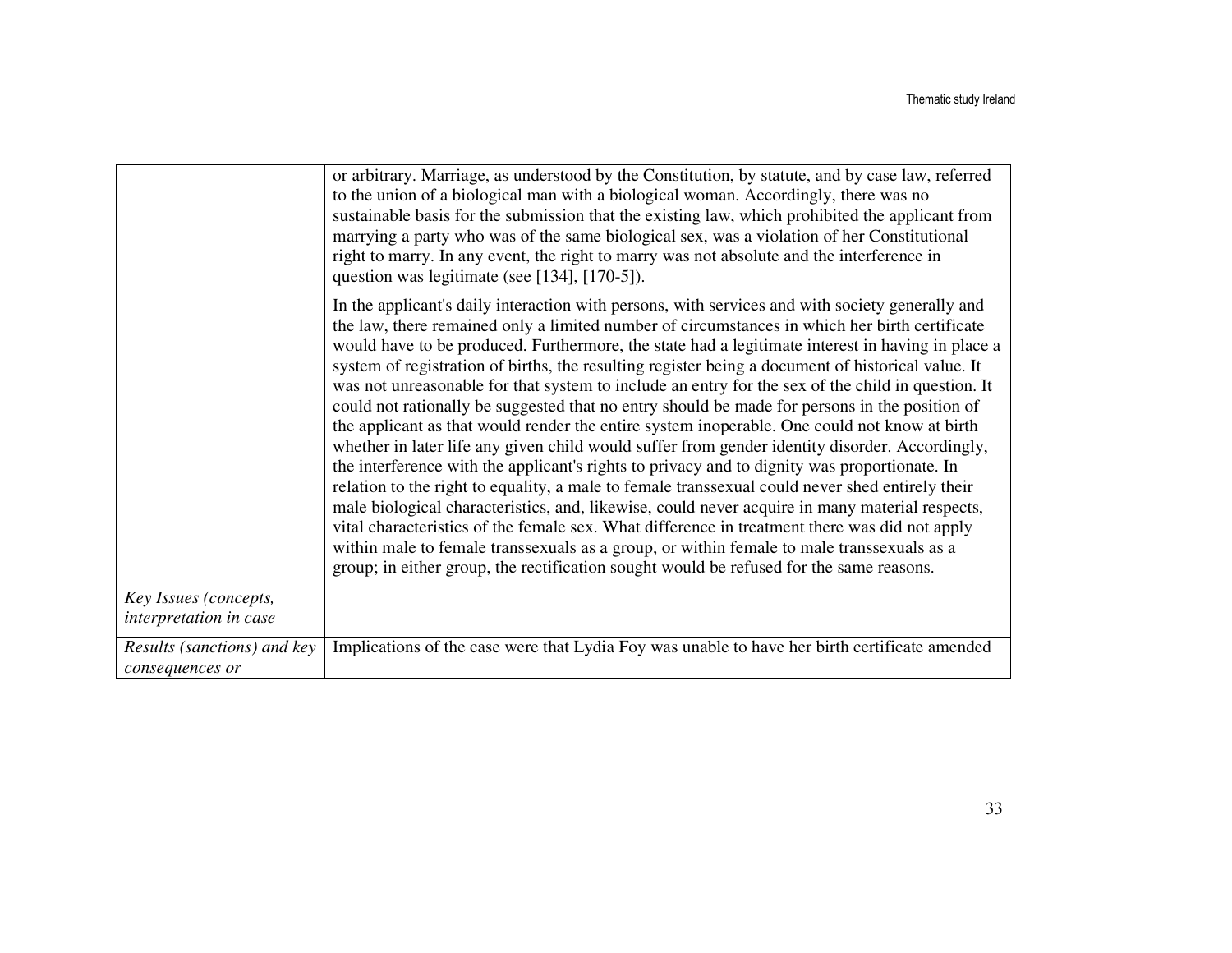| $\mid$ implications of the case | to reflect what she maintained should have been her gender since birth. |
|---------------------------------|-------------------------------------------------------------------------|
|---------------------------------|-------------------------------------------------------------------------|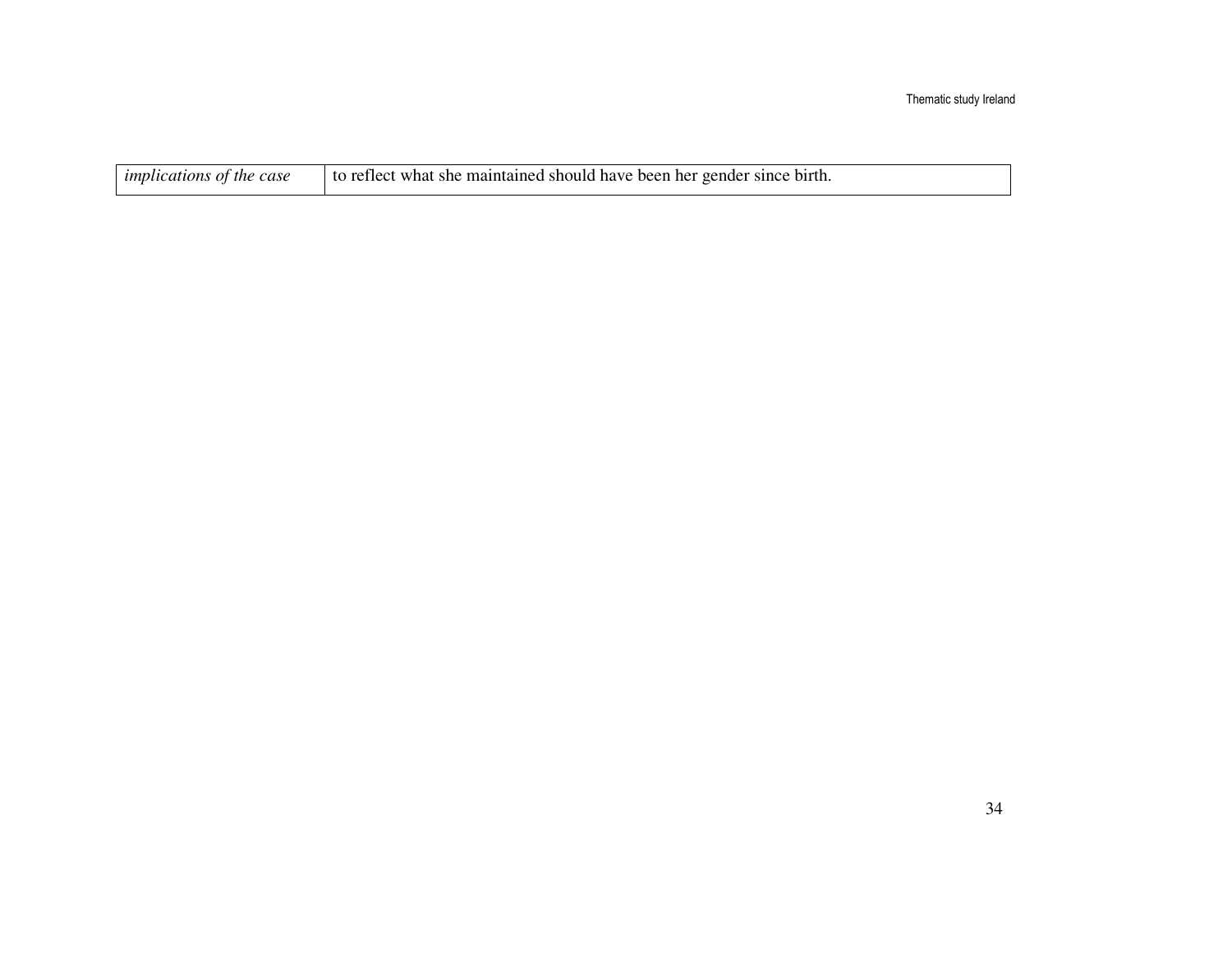#### **Transgender – case 2**

| Case title                                                                                 | Foy v. At tArd-Chlaraitheoir (Registrar General) and others (No. 2)                                                                                                                                                                                                                                                                                                                                                                                                                                                                                                                                                                                                                                                                                                                                                                                                                                                                                                                                                                                                                                                                                                                                                                                                                                                                                                                                                                                                                                                                  |  |  |  |  |
|--------------------------------------------------------------------------------------------|--------------------------------------------------------------------------------------------------------------------------------------------------------------------------------------------------------------------------------------------------------------------------------------------------------------------------------------------------------------------------------------------------------------------------------------------------------------------------------------------------------------------------------------------------------------------------------------------------------------------------------------------------------------------------------------------------------------------------------------------------------------------------------------------------------------------------------------------------------------------------------------------------------------------------------------------------------------------------------------------------------------------------------------------------------------------------------------------------------------------------------------------------------------------------------------------------------------------------------------------------------------------------------------------------------------------------------------------------------------------------------------------------------------------------------------------------------------------------------------------------------------------------------------|--|--|--|--|
| <b>Decision Date</b>                                                                       | 19 October 2007                                                                                                                                                                                                                                                                                                                                                                                                                                                                                                                                                                                                                                                                                                                                                                                                                                                                                                                                                                                                                                                                                                                                                                                                                                                                                                                                                                                                                                                                                                                      |  |  |  |  |
| Reference Details (type<br>and title of court/body; in<br>original language and<br>English | High Court:                                                                                                                                                                                                                                                                                                                                                                                                                                                                                                                                                                                                                                                                                                                                                                                                                                                                                                                                                                                                                                                                                                                                                                                                                                                                                                                                                                                                                                                                                                                          |  |  |  |  |
| Key facts of case (500<br>words)                                                           | On 30 <sup>th</sup> July, 2002 Dr. Foy filed a Notice of Appeal to the Supreme Court. By the time the<br>appeal came on for hearing, on 8 <sup>th</sup> November, 2005, there had been three significant changes in<br>the legal landscape. Firstly, some short time after the $9th$ July, 2002, the European Court of<br>Human Rights, in abandoning and indeed in reversing its declared jurisprudence up to then,<br>unanimously held, in the case of a male to female post operative transsexual, that by reason of<br>its legal regime (being one comparable to that of this jurisdiction), the United Kingdom was in<br>breach of both Articles 8 and 12 of the European Convention of Human Rights, 1950 (see the<br>decisions in the cases of "Goodwin" and "I"). Secondly on 31 <sup>st</sup> December, 2003 the rights<br>contained in this International Convention ("The Convention" or "the ECHR") became part of<br>the domestic law of this State via the enactment of the European Convention on Human Rights<br>Act, 2003, ("The 2003 Act") and thirdly, a new system of Civil Registration was introduced by<br>the Civil Registration Act, 2004, ("The 2004 Act"); which in the process repealed all existing<br>primary and secondary legislation in this area. As a result of these events the applicant wished<br>to raise these new issues on her appeal. However since such matters were not, and could not<br>have been, dealt with by this court in July 2002, the Supreme Court remitted the case back so |  |  |  |  |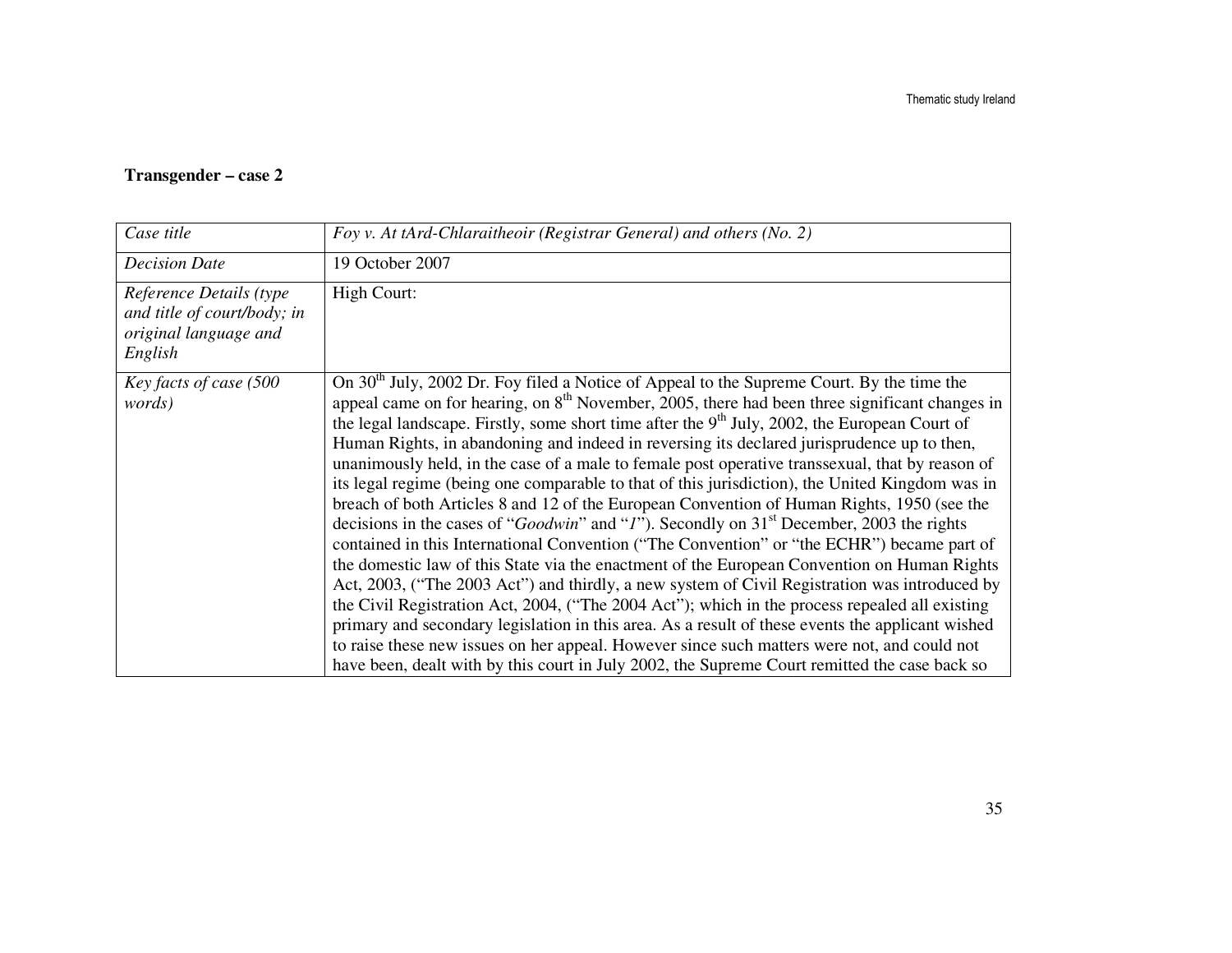|                                                                                   | that a decision could be made at first instance on these points. Hence this second judgment in<br>the first set of proceedings. By letter dated 21 <sup>st</sup> November, 2005 Mr. Michael Farrell Solicitor<br>wrote to An t-Ard Chlaraitheoir on behalf of the applicant seeking to have the "mistake" in the<br>record of her birth corrected so as to reflect her "true and actual" female gender as well as<br>changing her name from "Donal Mark" to "Lydia Annice". He also sought the issue of a new<br>birth certificate reflecting these corrections in respect of his client. The case made in support of<br>this application was then outlined and included references to the 2003 Act and to both the<br>"Goodwin" decision (35 EHRR 447) and the "I" decision (ECHR 11/7/02) delivered in 2002.<br>These cases are referred to later in this judgment, but as the lead decision was <i>Goodwin</i> ,<br>references to that case can be considered as including the decision in "I", as the legal<br>principles in both are essentially indistinguishable. By way of response dated $23rd$ December,<br>2005 the first named respondent denied that there had been any "mistake" in the record of Ms.<br>Foy's birth and accordingly refused her application. Being dissatisfied, the applicant exercised<br>her right under s. $60(8)$ of the Civil Registration Act, 2004 to appeal to this court from that<br>decision. Hence the second set of proceedings. |
|-----------------------------------------------------------------------------------|-------------------------------------------------------------------------------------------------------------------------------------------------------------------------------------------------------------------------------------------------------------------------------------------------------------------------------------------------------------------------------------------------------------------------------------------------------------------------------------------------------------------------------------------------------------------------------------------------------------------------------------------------------------------------------------------------------------------------------------------------------------------------------------------------------------------------------------------------------------------------------------------------------------------------------------------------------------------------------------------------------------------------------------------------------------------------------------------------------------------------------------------------------------------------------------------------------------------------------------------------------------------------------------------------------------------------------------------------------------------------------------------------------------------------------------------------------------------------------|
| Main Reasoning/<br>Arguments                                                      | The legislation governing Birth Certificates is incompatible with the States obligations under<br>the European Convention on Human Rights as established in the State under the European<br>Convention on Human Rights Act 2003.                                                                                                                                                                                                                                                                                                                                                                                                                                                                                                                                                                                                                                                                                                                                                                                                                                                                                                                                                                                                                                                                                                                                                                                                                                              |
| Key Issues (concepts,<br>interpretation in case                                   |                                                                                                                                                                                                                                                                                                                                                                                                                                                                                                                                                                                                                                                                                                                                                                                                                                                                                                                                                                                                                                                                                                                                                                                                                                                                                                                                                                                                                                                                               |
| Results (sanctions) and key<br>consequences or<br><i>implications of the case</i> | The Court felt, that some five years after the ECtHR decision in Goodwin, the absence of any<br>provision which would enable the acquired identity of Dr. Foy to be legally recognised in this<br>jurisdiction, meant that the State is in breach of its positive obligations under Article 8 of the<br>Convention. Its margin of appreciation has been thoroughly exhausted save as regards the                                                                                                                                                                                                                                                                                                                                                                                                                                                                                                                                                                                                                                                                                                                                                                                                                                                                                                                                                                                                                                                                              |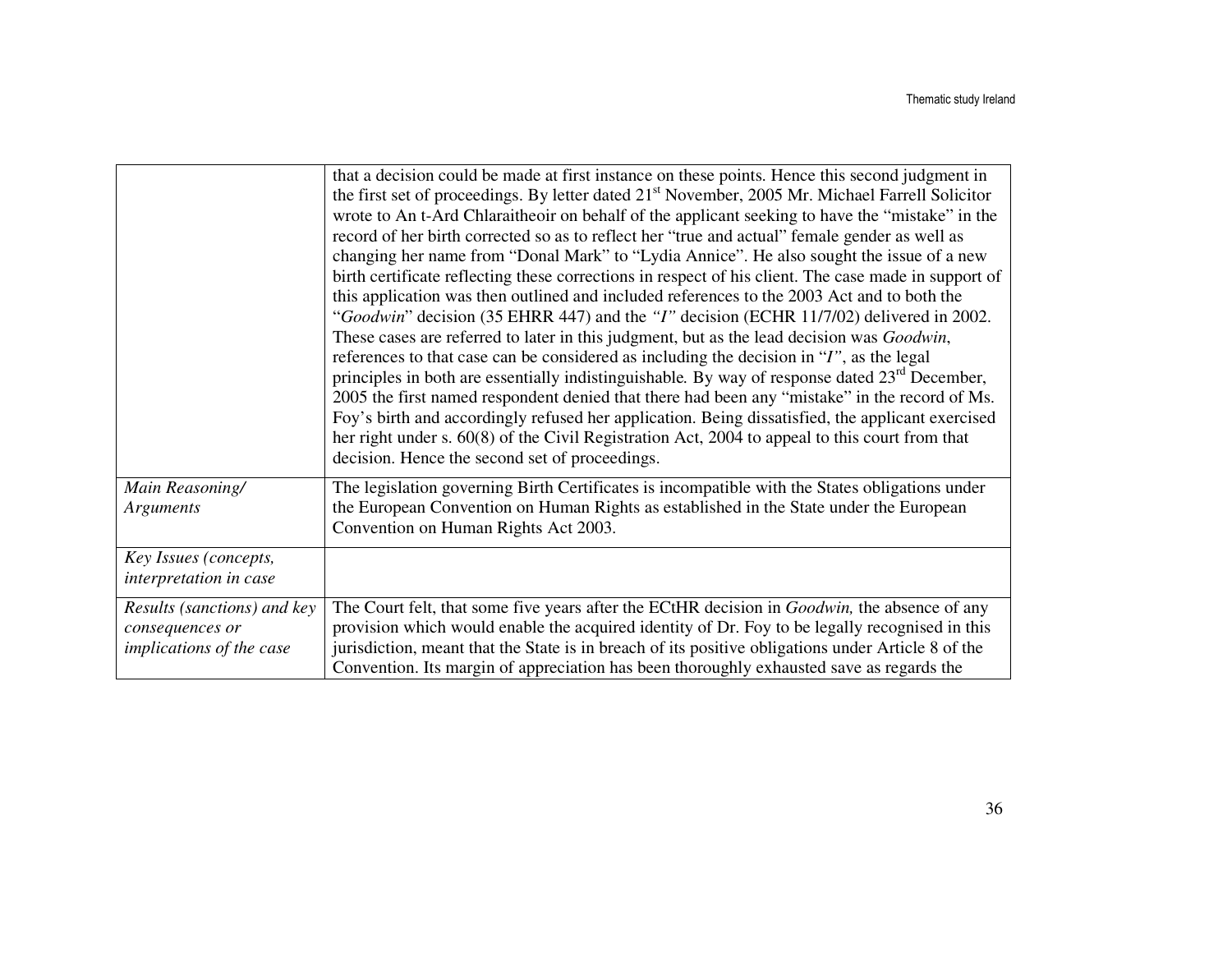| appropriate means of achieving recognition of the applicant's Article 8 rights. The Court           |
|-----------------------------------------------------------------------------------------------------|
| issued a Declaration of Incompatibility of the law as set out in s. 60(8) of the Civil Registration |
| Act, 2004. This means that the legislation is incompatible with the European Convention on          |
| Human Rights Act 2003 and the Taoiseach (Prime Minister) is required to lay an Order before         |
| each House of Parliament.                                                                           |
|                                                                                                     |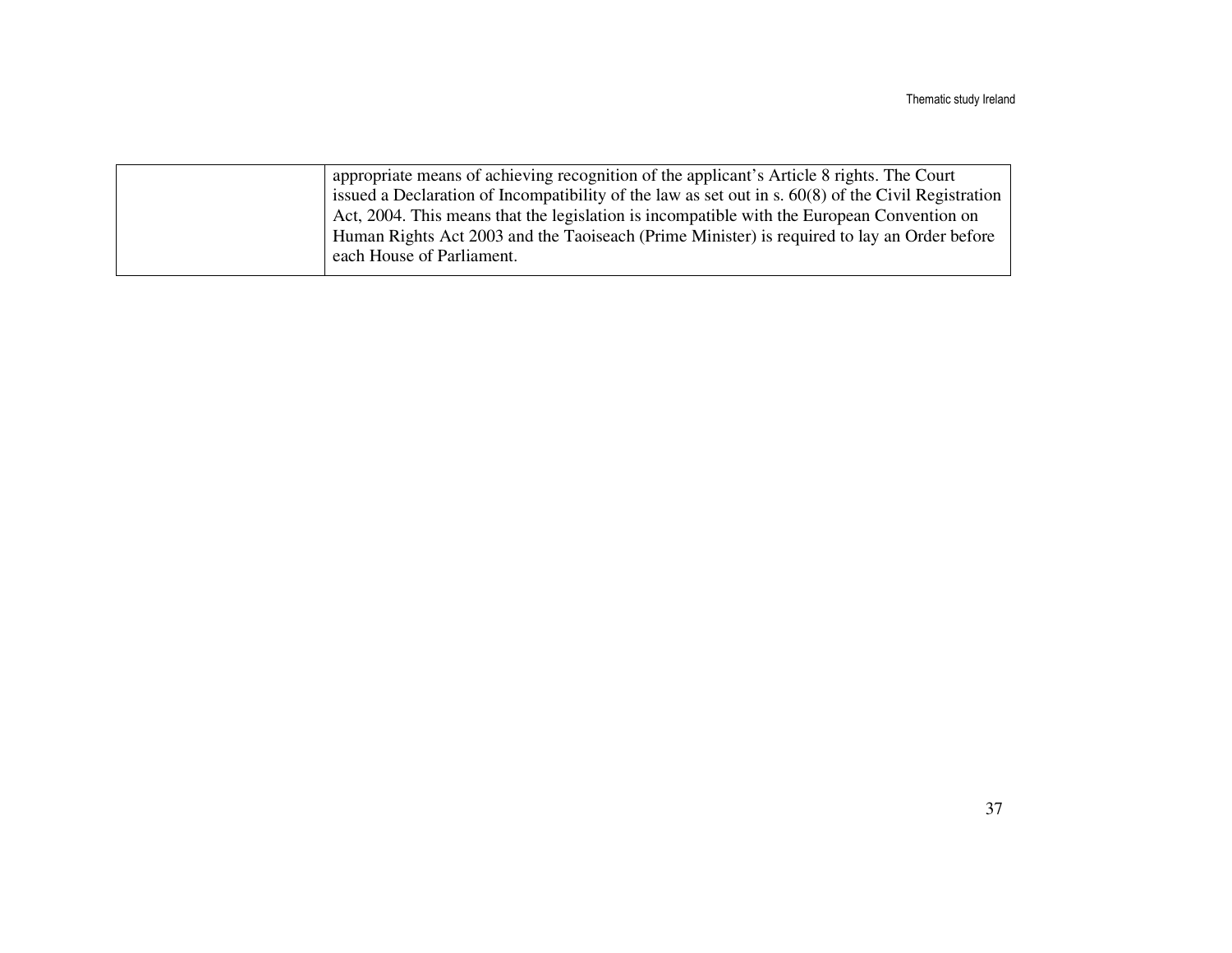# Annex 2 – Statistics

#### **Complaints under Equality Legislation 2000-2007 under Sexual Orientation Ground**

|       | Referrals under            | Referrals under Equal | Decisions Issued | Awards (EE)  | Decisions Issued | Awards       |
|-------|----------------------------|-----------------------|------------------|--------------|------------------|--------------|
|       | <b>Employment Equality</b> | Status (ES)           | (EE)             |              | (ES)             | (ES)         |
|       | (EE) Legislation           | Legislation           |                  |              |                  |              |
| 2000  |                            |                       |                  | €0           | U                | $\epsilon$ 0 |
| 2001  |                            |                       |                  | €0           |                  | $\epsilon$ 0 |
| 2002  |                            |                       |                  | €0           |                  | €0           |
| 2003  |                            |                       |                  | $\epsilon$ 0 |                  | $\epsilon$ 0 |
| 2004  |                            |                       |                  | €10,000      |                  | €1,000       |
| 2005  |                            |                       |                  | €0           |                  | €1,000       |
| 2006  |                            |                       |                  | €0           |                  | €0           |
| 2007  |                            |                       |                  | $\epsilon$ 0 |                  | $\epsilon$ 0 |
| Total | 34                         | 26                    | 13               | €10,000      |                  | €2,000       |

This information was provided by Brian Farrell of the Equality Tribunal, the State body charged with adjudicating on complaints of discrimination under the Employment Equality Acts and the Equal Status Acts. These complaints refer those made under one ground only, and although there are some on multiple which include sexual orientation no data exists to collate these.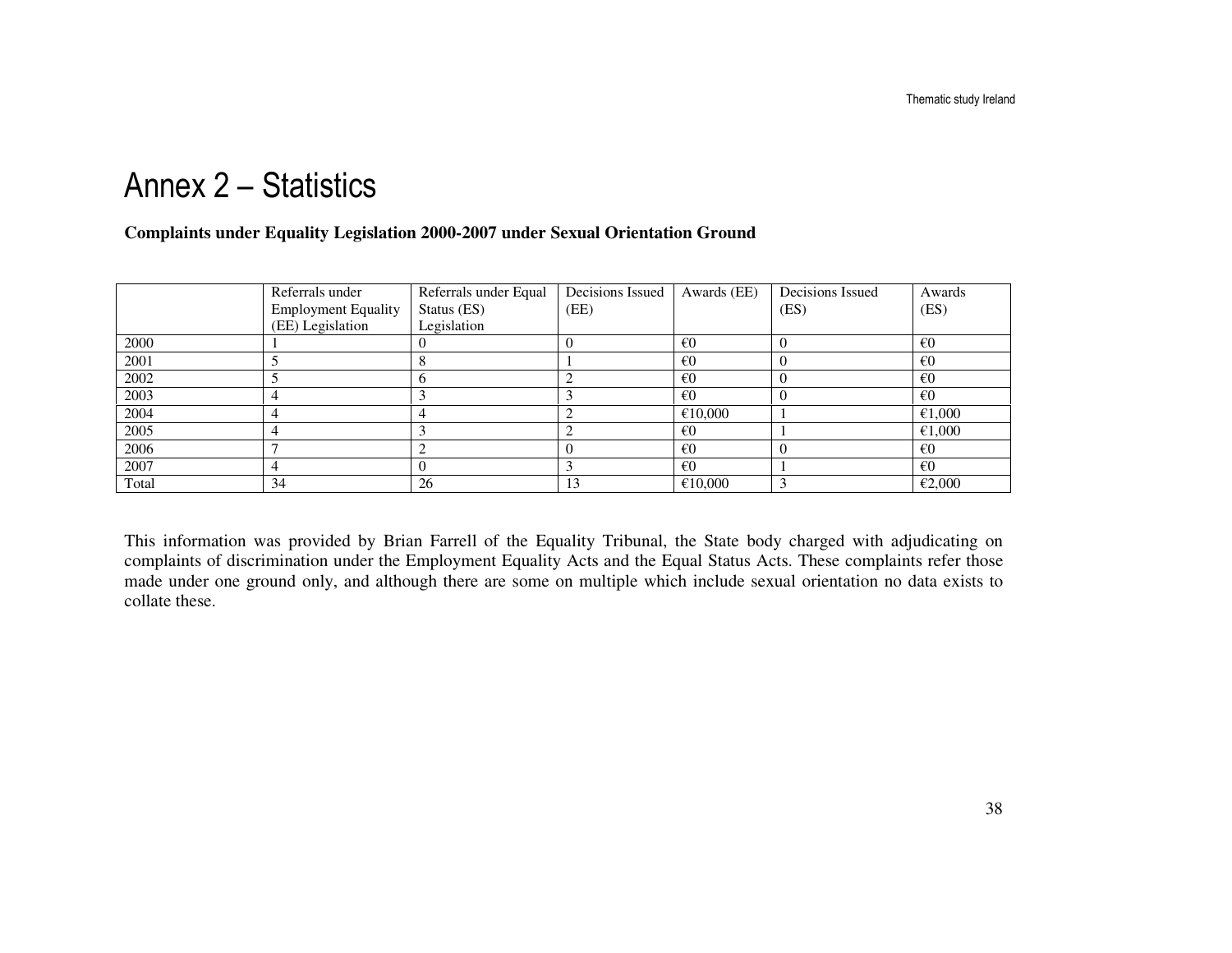#### **Cases taken by the Equality Authority** (EE = Employment Equality legislation; ES = Equal Status legislation)

|                                           | 2000       | 2001           | 2002             | 2003              | 2004                | 2005     | 2006             | 2007 |
|-------------------------------------------|------------|----------------|------------------|-------------------|---------------------|----------|------------------|------|
| Total complaints of discrimination on     | 10 (EE)    | 15 (EE)        | 17(EE)           | $14$ (EE)         | $5$ (EE)            | $5$ (EE) | $5$ (EE)         |      |
| the ground of sexual orientation          | $1$ (ES)   | 18(ES)         | 32 (ES)          | 25 (ES)           | 8 (ES)              | 2(ES)    | $4$ (ES)         | N/A  |
| (equality body, tribunals, courts etc.):  | Access to  | Education - 1  | Licensed         | Licensed          | Licensed            | Licensed | Licensed         |      |
| if possible disaggregated according to    | public bar | Access to      | Premises $-16$ . | Premises $-8$ .   | Premises $-1$ .     | Premises | Premises $-1$ .  |      |
| social areas of discrimination            | $-1.$      | Nightclub -11. | Insurance - 1.   | Insurance - 2.    | Insurance - 2.      | $-1.$    | State bodies - 1 |      |
| (employment, education, housing,          |            | Soc. Welf.-4   | Soc. Welf. -2.   | Soc. Welf. $-3$ . | Soc. Welf. -2.      | Health   | Financial        |      |
| goods and services etc.)                  |            | Banking $-2$   | Banking -1       | State Bodies -3   | Other <sub>-2</sub> | $-1.$    | services - 1.    |      |
|                                           |            | Misc. -1       | $Clubs - 1$      | Transport -1      | Education - 1       |          | Education - 1    |      |
|                                           |            | Accom. $-1$    | Harassment - 1   | Banking -1        |                     |          |                  |      |
|                                           |            | Insurance - 1  | Education -1     | Other -5          |                     |          |                  |      |
|                                           |            |                | Misc. $-9$       | Education -2      |                     |          |                  |      |
| Total finding of Discrimination           |            |                |                  |                   |                     |          |                  |      |
| confirmed (by equality body,              |            |                |                  |                   |                     |          |                  |      |
| tribunals, courts etc.): if possible      |            |                |                  |                   |                     |          |                  |      |
| disaggregated according to social areas   |            |                |                  |                   |                     |          |                  |      |
| of discrimination (employment,            |            |                |                  |                   |                     |          |                  |      |
| education, housing, goods and services    |            |                |                  |                   |                     |          |                  |      |
| $etc.$ )                                  |            |                |                  |                   |                     |          |                  |      |
| National Number of                        |            |                |                  |                   |                     |          |                  |      |
| sanctions/compensation payments           |            |                |                  |                   |                     |          |                  |      |
| issued (by courts, tribunals, equality)   |            |                |                  |                   |                     |          |                  |      |
| bodies etc.): if possible disaggregated   |            |                |                  |                   |                     |          |                  |      |
| according to social areas of              |            |                |                  |                   |                     |          |                  |      |
| discrimination (employment,               |            |                |                  |                   |                     |          |                  |      |
| education, housing, goods and services    |            |                |                  |                   |                     |          |                  |      |
| $etc.$ )                                  |            |                |                  |                   |                     |          |                  |      |
| National range of                         |            |                |                  |                   |                     |          |                  |      |
| sanctions/compensation payments (by       |            |                |                  |                   |                     |          |                  |      |
| courts, tribunals, equality bodies etc.): |            |                |                  |                   |                     |          |                  |      |
| if possible disaggregated according to    |            |                |                  |                   |                     |          |                  |      |
| social areas of discrimination            |            |                |                  |                   |                     |          |                  |      |
| (employment, education, housing,          |            |                |                  |                   |                     |          |                  |      |
| goods and services etc.)                  |            |                |                  |                   |                     |          |                  |      |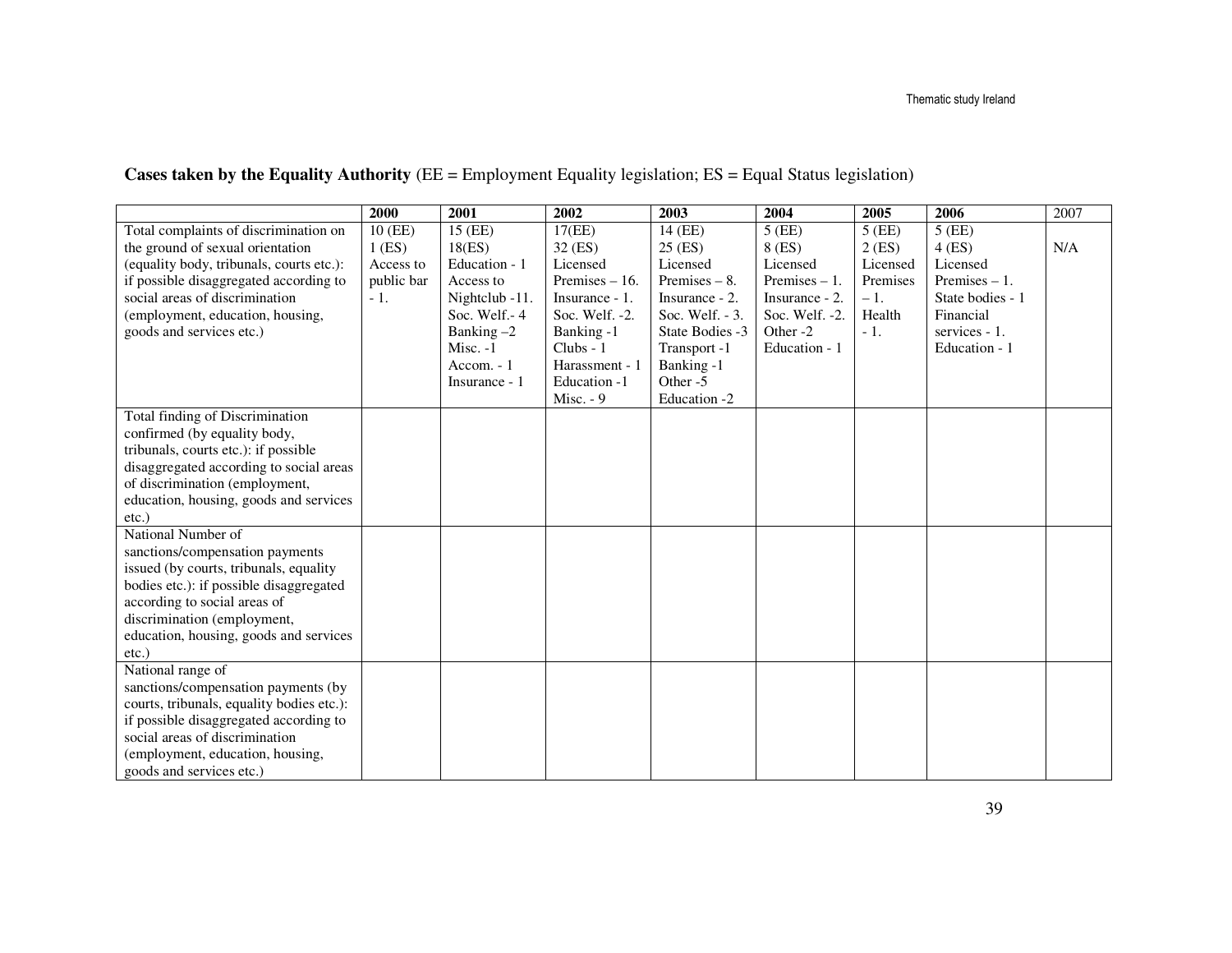This data concerns new cases taken by the Equality Authority, but does not include queries, of which there were many hundreds each year.

There a range of settlements ranging up to €40,000 and the putting in place of appropriate policies and procedures.

An example from the Annual Report of 2003 illustrates the type of outcome in sexual orientation cases dealt with by the Equality Authority;

1. Employment on a Community Employment Scheme. Complainant was harassed and questions were asked relating to his sexual orientation. He was asked by his supervisor to confirm whether or not rumours to the effect that he was gay were correct. When he told the supervisor that this was none of his business he was asked directly by the supervisor to state if he was gay. The supervisor also asked other participants on the course if he was gay after he refused to answer this question. When the supervisor had received confirmation from the other participants he again asked him if he was gay. Case settled for  $€400$ .

2. In a large solicitors firm, an employee who was out sick was not allowed to return to work by his employers when he informed them that he was H.I.V positive. The employer wanted to disclose his condition to all partners of the firm. This case was settled on the basis of partners agreeing to keep it confidential and his being allowed back to work to finish his apprenticeship.

3. The Department of Social and Family Affairs refused to issue a Free Travel Pass (under the Free Travel Scheme) to the co-habiting partner of a gay an. Following intervention by the Equality Authority, the Free Travel Pass was issued to his partner and both men received  $\epsilon$ 1,500 each in compensation.

The Annual Report of 2004 provides another example: The complainant attended for interview with the company. The complainant was very happy with her interview. The Managing Director of the company advised her that her CV was the